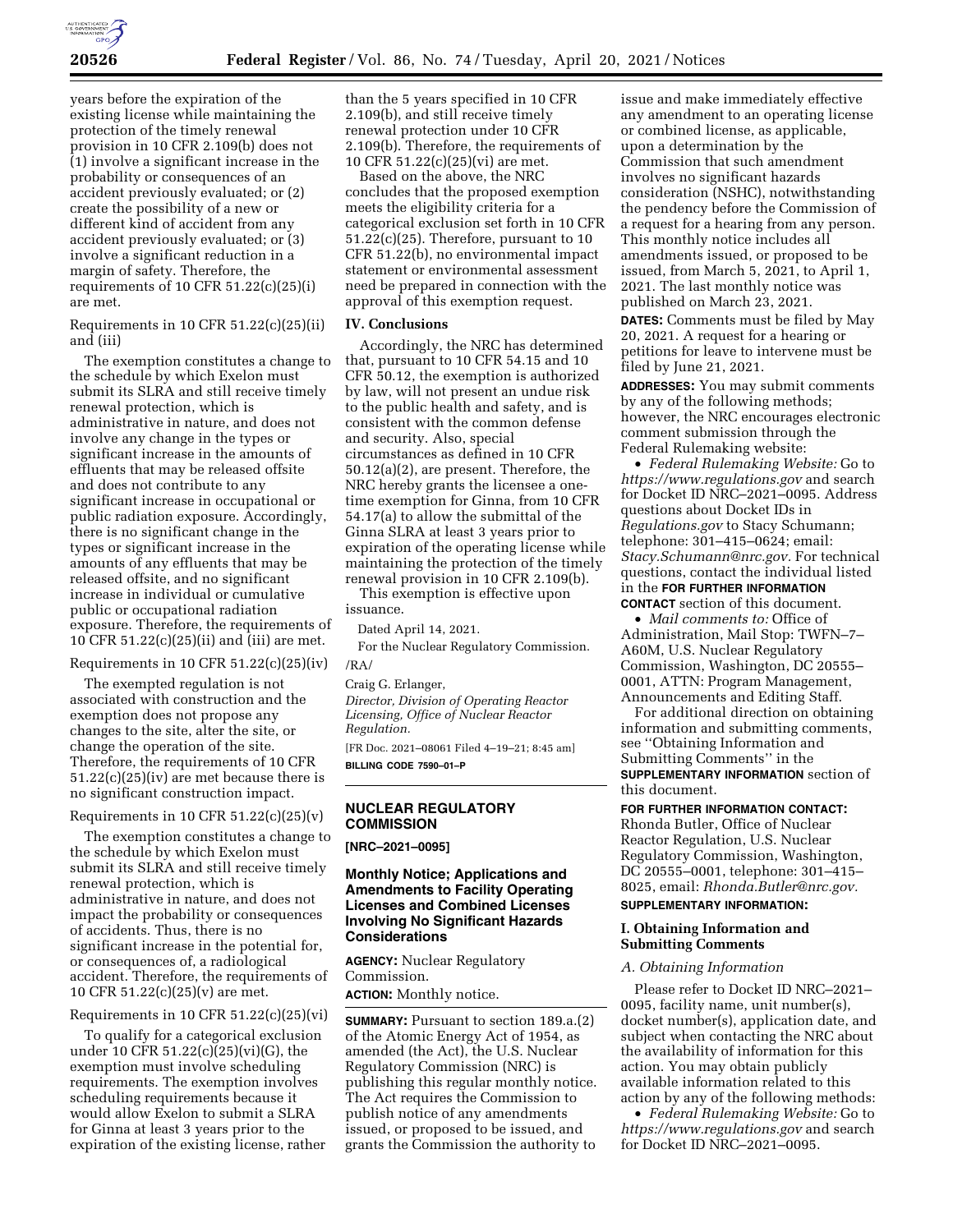• *NRC's Agencywide Documents Access and Management System (ADAMS):* You may obtain publicly available documents online in the ADAMS Public Documents collection at *[https://www.nrc.gov/reading-rm/](https://www.nrc.gov/reading-rm/adams.html)  [adams.html.](https://www.nrc.gov/reading-rm/adams.html)* To begin the search, select ''Begin Web-based ADAMS Search.'' For problems with ADAMS, please contact the NRC's Public Document Room (PDR) reference staff at 1–800–397–4209, 301– 415–4737, or by email to *[pdr.resource@](mailto:pdr.resource@nrc.gov) [nrc.gov.](mailto:pdr.resource@nrc.gov)* The ADAMS accession number for each document referenced (if it is available in ADAMS) is provided the first time that it is mentioned in this document.

• *Attention:* The PDR, where you may examine and order copies of public documents, is currently closed. You may submit your request to the PDR via email at *[pdr.resource@nrc.gov](mailto:pdr.resource@nrc.gov)* or call 1–800–397–4209 or 301–415–4737 between 8:00 a.m. and 4:00 p.m. (EST), Monday through Friday, except Federal holidays.

#### *B. Submitting Comments*

The NRC encourages electronic comment submission through the Federal Rulemaking website (*[https://](https://www.regulations.gov) [www.regulations.gov](https://www.regulations.gov)*). Please include Docket ID NRC–2021–0095, facility name, unit number(s), docket number(s), application date, and subject, in your comment submission.

The NRC cautions you not to include identifying or contact information that you do not want to be publicly disclosed in your comment submission. The NRC will post all comment submissions at *[https://](https://www.regulations.gov) [www.regulations.gov](https://www.regulations.gov)* as well as enter the comment submissions into ADAMS. The NRC does not routinely edit comment submissions to remove identifying or contact information.

If you are requesting or aggregating comments from other persons for submission to the NRC, then you should inform those persons not to include identifying or contact information that they do not want to be publicly disclosed in their comment submission. Your request should state that the NRC does not routinely edit comment submissions to remove such information before making the comment submissions available to the public or entering the comment into ADAMS.

# **II. Notice of Consideration of Issuance of Amendments to Facility Operating Licenses and Combined Licenses and Proposed No Significant Hazards Consideration Determination**

For the facility-specific amendment requests shown below, the Commission finds that the licensees' analyses

provided, consistent with title 10 of *the Code of Federal Regulations* (10 CFR) section 50.91, are sufficient to support the proposed determinations that these amendment requests involve NSHC. Under the Commission's regulations in 10 CFR 50.92, operation of the facilities in accordance with the proposed amendments would not (1) involve a significant increase in the probability or consequences of an accident previously evaluated; or (2) create the possibility of a new or different kind of accident from any accident previously evaluated; or (3) involve a significant reduction in a margin of safety.

The Commission is seeking public comments on these proposed determinations. Any comments received within 30 days after the date of publication of this notice will be considered in making any final determinations.

Normally, the Commission will not issue the amendments until the expiration of 60 days after the date of publication of this notice. The Commission may issue any of these license amendments before expiration of the 60-day period provided that its final determination is that the amendment involves NSHC. In addition, the Commission may issue any of these amendments prior to the expiration of the 30-day comment period if circumstances change during the 30-day comment period such that failure to act in a timely way would result, for example in derating or shutdown of the facility. If the Commission takes action on any of these amendments prior to the expiration of either the comment period or the notice period, it will publish in the **Federal Register** a notice of issuance. If the Commission makes a final NSHC determination for any of these amendments, any hearing will take place after issuance. The Commission expects that the need to take action on any amendment before 60 days have elapsed will occur very infrequently.

## *A. Opportunity To Request a Hearing and Petition for Leave To Intervene*

Within 60 days after the date of publication of this notice, any persons (petitioner) whose interest may be affected by any of these actions may file a request for a hearing and petition for leave to intervene (petition) with respect to that action. Petitions shall be filed in accordance with the Commission's ''Agency Rules of Practice and Procedure'' in 10 CFR part 2. Interested persons should consult a current copy of 10 CFR 2.309. The NRC's regulations are accessible electronically from the NRC Library on the NRC's website at

*[https://www.nrc.gov/reading-rm/doc](https://www.nrc.gov/reading-rm/doc-collections/cfr/)[collections/cfr/.](https://www.nrc.gov/reading-rm/doc-collections/cfr/)* If a petition is filed, the Commission or a presiding officer will rule on the petition and, if appropriate, a notice of a hearing will be issued.

As required by 10 CFR 2.309(d) the petition should specifically explain the reasons why intervention should be permitted with particular reference to the following general requirements for standing: (1) The name, address, and telephone number of the petitioner; (2) the nature of the petitioner's right to be made a party to the proceeding; (3) the nature and extent of the petitioner's property, financial, or other interest in the proceeding; and (4) the possible effect of any decision or order which may be entered in the proceeding on the petitioner's interest.

In accordance with 10 CFR 2.309(f), the petition must also set forth the specific contentions that the petitioner seeks to have litigated in the proceeding. Each contention must consist of a specific statement of the issue of law or fact to be raised or controverted. In addition, the petitioner must provide a brief explanation of the bases for the contention and a concise statement of the alleged facts or expert opinion that support the contention and on which the petitioner intends to rely in proving the contention at the hearing. The petitioner must also provide references to the specific sources and documents on which the petitioner intends to rely to support its position on the issue. The petition must include sufficient information to show that a genuine dispute exists with the applicant or licensee on a material issue of law or fact. Contentions must be limited to matters within the scope of the proceeding. The contention must be one that, if proven, would entitle the petitioner to relief. A petitioner who fails to satisfy the requirements at 10 CFR 2.309(f) with respect to at least one contention will not be permitted to participate as a party.

Those permitted to intervene become parties to the proceeding, subject to any limitations in the order granting leave to intervene. Parties have the opportunity to participate fully in the conduct of the hearing with respect to resolution of that party's admitted contentions, including the opportunity to present evidence, consistent with the NRC's regulations, policies, and procedures.

Petitions must be filed no later than 60 days from the date of publication of this notice. Petitions and motions for leave to file new or amended contentions that are filed after the deadline will not be entertained absent a determination by the presiding officer that the filing demonstrates good cause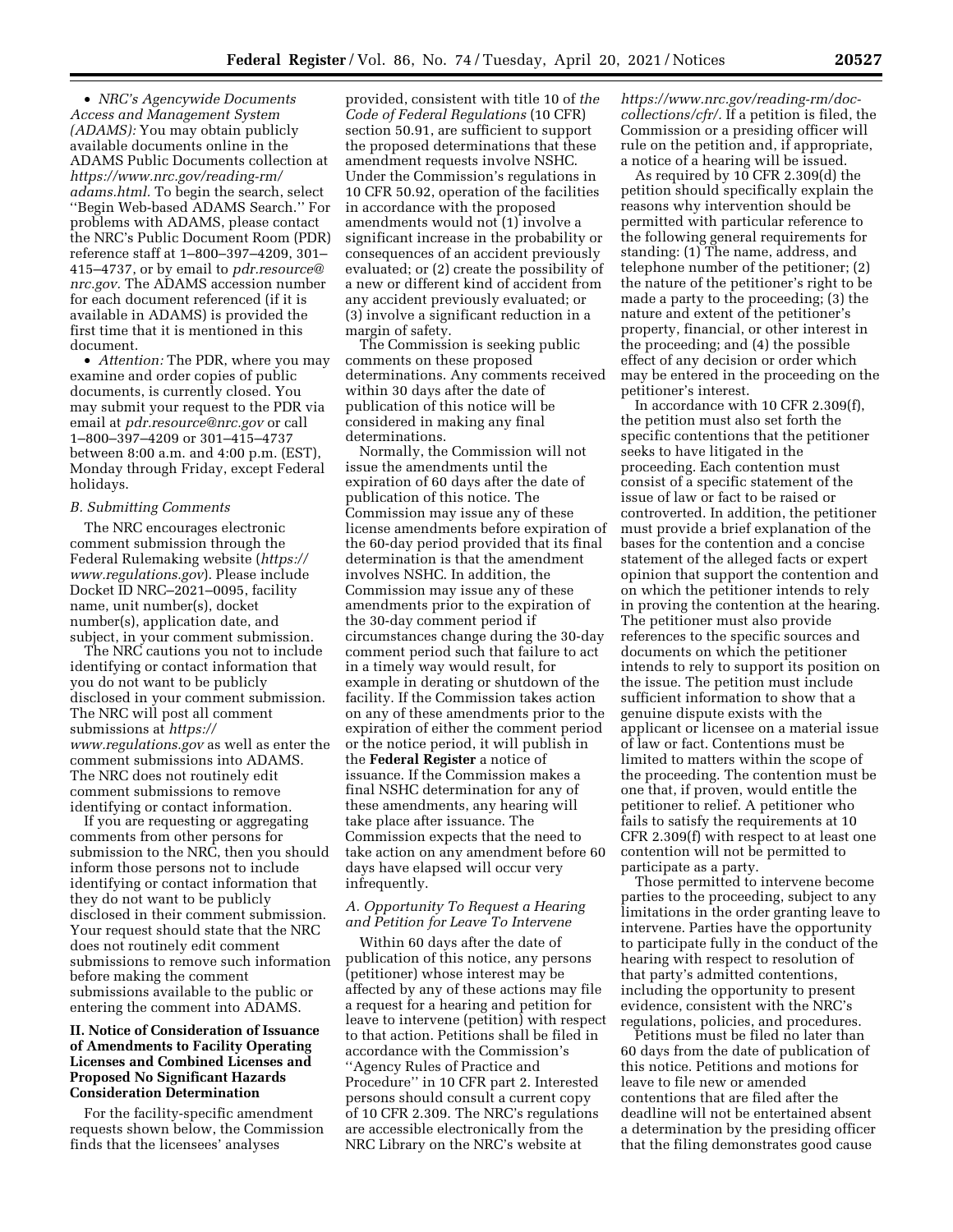by satisfying the three factors in 10 CFR 2.309(c)(1)(i) through (iii). The petition must be filed in accordance with the filing instructions in the ''Electronic Submissions (E-Filing)'' section of this document.

If a hearing is requested, and the Commission has not made a final determination on the issue of NSHC, the Commission will make a final determination on the issue of NSHC. The final determination will serve to establish when the hearing is held. If the final determination is that the amendment request involves NSHC, the Commission may issue the amendment and make it immediately effective, notwithstanding the request for a hearing. Any hearing would take place after issuance of the amendment. If the final determination is that the amendment request involves a significant hazards consideration, then any hearing held would take place before the issuance of the amendment unless the Commission finds an imminent danger to the health or safety of the public, in which case it will issue an appropriate order or rule under 10 CFR part 2.

A State, local governmental body, Federally recognized Indian Tribe, or agency thereof, may submit a petition to the Commission to participate as a party under 10 CFR 2.309(h)(1). The petition should state the nature and extent of the petitioner's interest in the proceeding. The petition should be submitted to the Commission no later than 60 days from the date of publication of this notice. The petition must be filed in accordance with the filing instructions in the ''Electronic Submissions (E-Filing)'' section of this document, and should meet the requirements for petitions set forth in this section, except that under 10 CFR 2.309(h)(2) a State, local governmental body, or Federally recognized Indian Tribe, or agency thereof does not need to address the standing requirements in 10 CFR 2.309(d) if the facility is located within its boundaries. Alternatively, a State, local governmental body, Federally recognized Indian Tribe, or agency thereof may participate as a non-party under 10 CFR 2.315(c).

If a petition is submitted, any person who is not a party to the proceeding and is not affiliated with or represented by a party may, at the discretion of the presiding officer, be permitted to make a limited appearance pursuant to the provisions of 10 CFR 2.315(a). A person making a limited appearance may make an oral or written statement of his or her position on the issues but may not otherwise participate in the proceeding. A limited appearance may be made at

any session of the hearing or at any prehearing conference, subject to the limits and conditions as may be imposed by the presiding officer. Details regarding the opportunity to make a limited appearance will be provided by the presiding officer if such sessions are scheduled.

#### *B. Electronic Submissions (E-Filing)*

All documents filed in NRC adjudicatory proceedings, including a request for hearing and petition for leave to intervene (petition), any motion or other document filed in the proceeding prior to the submission of a request for hearing or petition to intervene, and documents filed by interested governmental entities that request to participate under 10 CFR 2.315(c), must be filed in accordance with the NRC's E-Filing rule (72 FR 49139; August 28, 2007, as amended at 77 FR 46562; August 3, 2012). The E-Filing process requires participants to submit and serve all adjudicatory documents over the internet, or in some cases to mail copies on electronic storage media. Detailed guidance on making electronic submissions may be found in the Guidance for Electronic Submissions to the NRC and on the NRC website at *[https://www.nrc.gov/site](https://www.nrc.gov/site-help/e-submittals.html)[help/e-submittals.html.](https://www.nrc.gov/site-help/e-submittals.html)* Participants may not submit paper copies of their filings unless they seek an exemption in accordance with the procedures described below.

To comply with the procedural requirements of E-Filing, at least 10 days prior to the filing deadline, the participant should contact the Office of the Secretary by email at *[hearing.docket@nrc.gov](mailto:hearing.docket@nrc.gov)*, or by telephone at 301–415–1677, to (1) request a digital identification (ID) certificate, which allows the participant (or its counsel or representative) to digitally sign submissions and access the E-Filing system for any proceeding in which it is participating; and (2) advise the Secretary that the participant will be submitting a petition or other adjudicatory document (even in instances in which the participant, or its counsel or representative, already holds an NRC issued digital ID certificate). Based upon this information, the Secretary will establish an electronic docket for the hearing in this proceeding if the Secretary has not already established an electronic docket.

Information about applying for a digital ID certificate is available on the NRC's public website at *[https://](https://www.nrc.gov/site-help/e-submittals/getting-started.html) [www.nrc.gov/site-help/e-submittals/](https://www.nrc.gov/site-help/e-submittals/getting-started.html)  [getting-started.html.](https://www.nrc.gov/site-help/e-submittals/getting-started.html)* Once a participant has obtained a digital ID certificate and a docket has been created, the

participant can then submit adjudicatory documents. Submissions must be in Portable Document Format (PDF). Additional guidance on PDF submissions is available on the NRC's public website at *[https://www.nrc.gov/](https://www.nrc.gov/site-help/electronic-sub-ref-mat.html) [site-help/electronic-sub-ref-mat.html.](https://www.nrc.gov/site-help/electronic-sub-ref-mat.html)* A filing is considered complete at the time the document is submitted through the NRC's E-Filing system. To be timely, an electronic filing must be submitted to the E-Filing system no later than 11:59 p.m. Eastern Time on the due date. Upon receipt of a transmission, the E-Filing system time stamps the document and sends the submitter an email notice confirming receipt of the document. The E-Filing system also distributes an email notice that provides access to the document to the NRC's Office of the General Counsel and any others who have advised the Office of the Secretary that they wish to participate in the proceeding, so that the filer need not serve the document on those participants separately. Therefore, applicants and other participants (or their counsel or representative) must apply for and receive a digital ID certificate before adjudicatory documents are filed so that they can obtain access to the documents via the E-Filing system.

A person filing electronically using the NRC's adjudicatory E-Filing system may seek assistance by contacting the NRC's Electronic Filing Help Desk through the ''Contact Us'' link located on the NRC's public website at *[https://](https://www.nrc.gov/site-help/e-submittals.html)  [www.nrc.gov/site-help/e](https://www.nrc.gov/site-help/e-submittals.html)[submittals.html,](https://www.nrc.gov/site-help/e-submittals.html)* by email to *[MSHD.Resource@nrc.gov](mailto:MSHD.Resource@nrc.gov)*, or by a tollfree call to 1–866–672–7640. The NRC Electronic Filing Help Desk is available between 9 a.m. and 6 p.m., Eastern Time, Monday through Friday, excluding government holidays.

Participants who believe that they have a good cause for not submitting documents electronically must file an exemption request, in accordance with 10 CFR 2.302(g), with their initial paper filing stating why there is good cause for not filing electronically and requesting authorization to continue to submit documents in paper format. Such filings must be submitted by: (1) First class mail addressed to the Office of the Secretary of the Commission, U.S. Nuclear Regulatory Commission, Washington, DC 20555–0001, Attention: Rulemaking and Adjudications Staff; or (2) courier, express mail, or expedited delivery service to the Office of the Secretary, 11555 Rockville Pike, Rockville, Maryland 20852, Attention: Rulemaking and Adjudications Staff. Participants filing adjudicatory documents in this manner are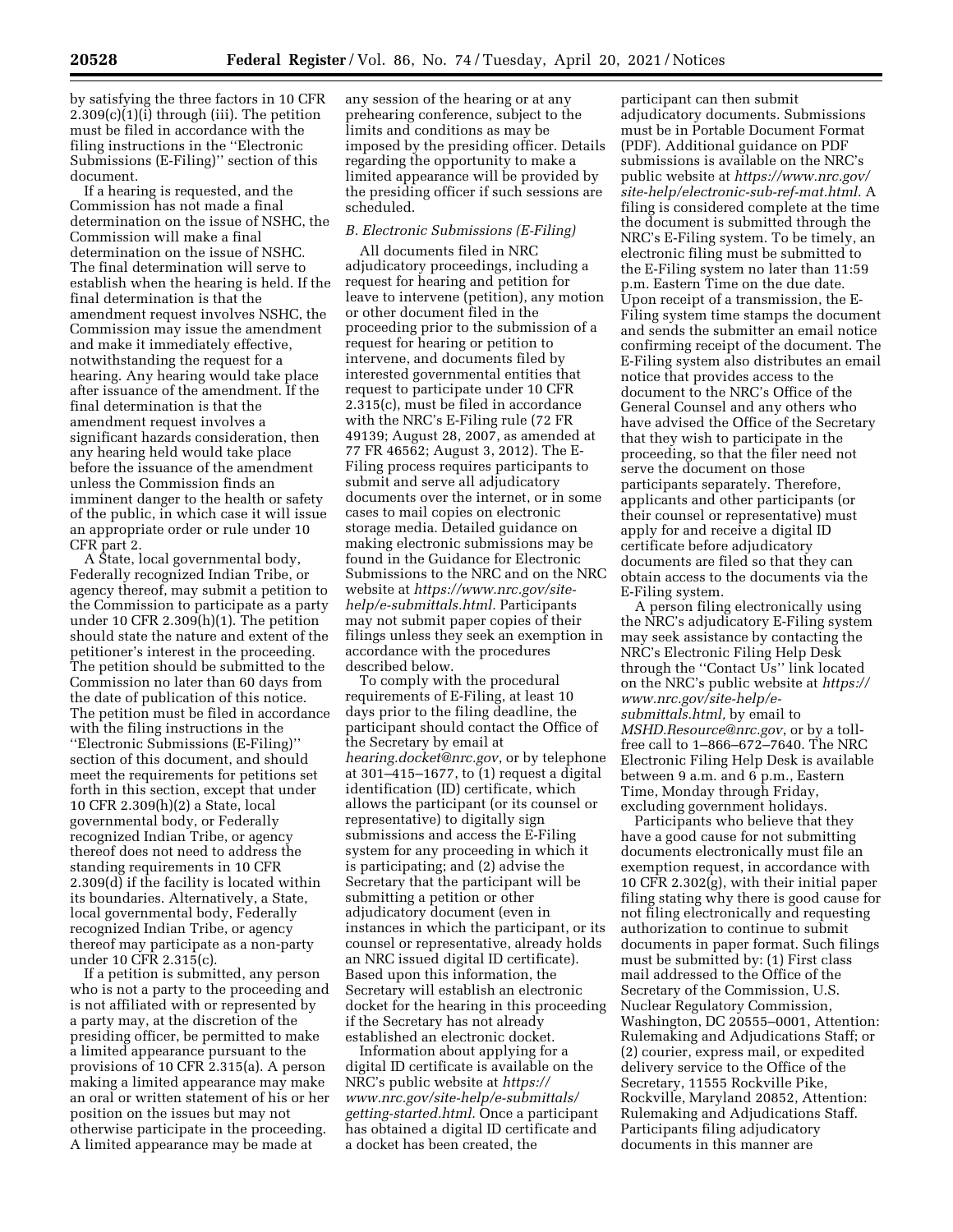responsible for serving the document on all other participants. Filing is considered complete by first-class mail as of the time of deposit in the mail, or by courier, express mail, or expedited delivery service upon depositing the document with the provider of the service. A presiding officer, having granted an exemption request from using E-Filing, may require a participant or party to use E-Filing if the presiding officer subsequently determines that the reason for granting the exemption from use of E-Filing no longer exists.

Documents submitted in adjudicatory proceedings will appear in the NRC's electronic hearing docket which is available to the public at *[https://](https://adams.nrc.gov/ehd) [adams.nrc.gov/ehd,](https://adams.nrc.gov/ehd)* unless excluded pursuant to an order of the Commission or the presiding officer. If you do not

have an NRC issued digital ID certificate as described above, click ''cancel'' when the link requests certificates and you will be automatically directed to the NRC's electronic hearing dockets where you will be able to access any publicly available documents in a particular hearing docket. Participants are requested not to include personal privacy information, such as social security numbers, home addresses, or personal phone numbers in their filings, unless an NRC regulation or other law requires submission of such information. For example, in some instances, individuals provide home addresses in order to demonstrate proximity to a facility or site. With respect to copyrighted works, except for limited excerpts that serve the purpose of the adjudicatory filings and would

# LICENSE AMENDMENT REQUEST(S)

**Duke Energy Progress, LLC; Brunswick Steam Electric Plant, Units 1 and 2; Brunswick County, NC** 

constitute a Fair Use application, participants are requested not to include copyrighted materials in their submission.

The table below provides the plant name, docket number, date of application, ADAMS accession number, and location in the application of the licensees' proposed NSHC determinations. For further details with respect to these license amendment applications, see the applications for amendment, which are available for public inspection in ADAMS. For additional direction on accessing information related to this document, see the ''Obtaining Information and Submitting Comments'' section of this document.

|                                                | $50 - 324.50 - 325.$                                                                                                                                                                                                                                                                      |
|------------------------------------------------|-------------------------------------------------------------------------------------------------------------------------------------------------------------------------------------------------------------------------------------------------------------------------------------------|
|                                                | February 23, 2021.                                                                                                                                                                                                                                                                        |
|                                                | ML21054A197.                                                                                                                                                                                                                                                                              |
|                                                | Pages 5–6 of the Enclosure.                                                                                                                                                                                                                                                               |
| Brief Description of Amendment(s)              | The proposed amendments would increase the minimum boron solution storage tank volume<br>requirements for the standby liquid control system.                                                                                                                                              |
|                                                | NSHC.                                                                                                                                                                                                                                                                                     |
| Name of Attorney for Licensee, Mailing Address | Kathryn B. Nolan, Deputy General Counsel, Duke Energy Corporation, 550 South Tryon Street<br>(DEC45A), Charlotte, NC 28202.                                                                                                                                                               |
| NRC Project Manager, Telephone Number          | Andrew Hon, 301-415-8480.                                                                                                                                                                                                                                                                 |
|                                                | Duke Energy Progress, LLC; Shearon Harris Nuclear Power Plant, Unit 1; Wake and Chatham Counties, NC                                                                                                                                                                                      |
|                                                | $50 - 400.$                                                                                                                                                                                                                                                                               |
|                                                | January 14, 2021.                                                                                                                                                                                                                                                                         |
|                                                | ML21014A092.                                                                                                                                                                                                                                                                              |
|                                                | Pages 14-16 of the Enclosure.                                                                                                                                                                                                                                                             |
| Brief Description of Amendment(s)              | The proposed amendment would revise the license condition associated with the adoption of<br>10 CFR 50.69, that was added to the Shearon Harris Nuclear Power Plant, Unit 1 facility op-                                                                                                  |
|                                                | erating license with issuance of Amendment No. 174 (ADAMS Accession No.<br>ML19192A012). Specifically, the proposed change would revise the license condition to re-<br>flect an alternative approach for evaluating the impact of the seismic hazard in the cat-<br>egorization process. |

Name of Attorney for Licensee, Mailing Address | David Cummings, Associate General Counsel, Mail Code DEC45, 550 South Tryon Street, Charlotte NC 28202. NRC Project Manager, Telephone Number ....... | Michael Mahoney, 301-415-3867.

**Energy Harbor Nuclear Corp. and Energy Harbor Nuclear Generation LLC; Perry Nuclear Power Plant, Unit 1; Lake County, OH** 

|                                                | 50–440.<br>February 17, 2021.<br>ML21049A031.                                                                                                                                                                                                                                                                                               |
|------------------------------------------------|---------------------------------------------------------------------------------------------------------------------------------------------------------------------------------------------------------------------------------------------------------------------------------------------------------------------------------------------|
|                                                | Pages 4–6 of the Enclosure.                                                                                                                                                                                                                                                                                                                 |
| Brief Description of Amendment(s)              | The proposed amendment would adopt Technical Specifications Task Force (TSTF) Traveler<br>TSTF-230, Revision 1, "Add New Condition B to LCO [Limiting Condition for Operation]<br>3.6.2.3, 'RHR [Residual Heat Removal] Suppression Pool Cooling,'" to allow two RHR sup-<br>pression pool cooling subsystems to be inoperable for 8 hours. |
|                                                | NSHC.                                                                                                                                                                                                                                                                                                                                       |
| Name of Attorney for Licensee, Mailing Address | Rick Giannantonio, General Counsel, Energy Harbor Nuclear Corp., Mail Stop A-GO-15, 76<br>South Main Street, Akron, OH 44308.                                                                                                                                                                                                               |
| NRC Project Manager, Telephone Number          | Scott Wall, 301-415-2855.                                                                                                                                                                                                                                                                                                                   |

## **Energy Harbor Nuclear Corp. and Energy Harbor Nuclear Generation LLC; Perry Nuclear Power Plant, Unit 1; Lake County, OH**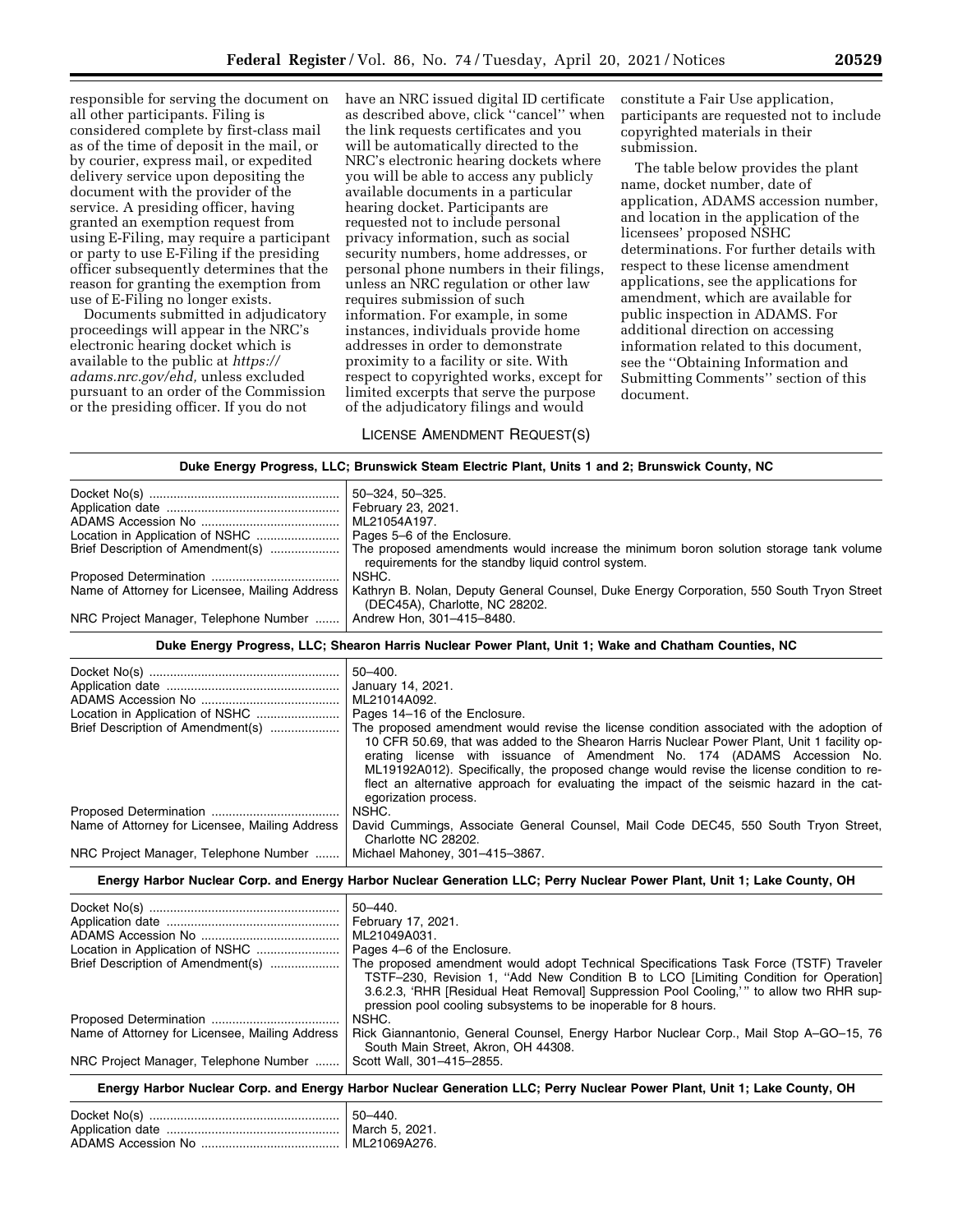# LICENSE AMENDMENT REQUEST(S)—Continued

|                                                | Pages 4–5 of the Enclosure.                                                                                                   |
|------------------------------------------------|-------------------------------------------------------------------------------------------------------------------------------|
| Brief Description of Amendment(s)              | The proposed amendment would modify Specification 3.8.3, "Diesel Fuel Oil, Lube Oil, and                                      |
|                                                | Starting Air," by removing Surveillance Requirement (SR) 3.8.3.6 and placing it under li-                                     |
|                                                | censee control. The changes are consistent with Technical Specification Task Force (TSTF)                                     |
|                                                | Traveler TSTF-002-A, Revision 1, "Relocate the 10 Year Sediment Cleaning of the Fuel Oil                                      |
|                                                | Storage Tank to Licensee Control."                                                                                            |
|                                                | NSHC.                                                                                                                         |
| Name of Attorney for Licensee, Mailing Address | Rick Giannantonio, General Counsel, Energy Harbor Nuclear Corp., Mail Stop A-GO-15, 76<br>South Main Street, Akron, OH 44308. |
| NRC Project Manager, Telephone Number          | Scott Wall, 301-415-2855.                                                                                                     |

# **Entergy Operations, Inc.; Arkansas Nuclear One, Units 1 and 2; Pope County, AR**

|                                                | $50 - 313$ , $50 - 368$ .<br>February 8, 2021.<br>ML21039A756.                                                                                                                                                                                                                                                                                                                                                                                                                                                                                           |
|------------------------------------------------|----------------------------------------------------------------------------------------------------------------------------------------------------------------------------------------------------------------------------------------------------------------------------------------------------------------------------------------------------------------------------------------------------------------------------------------------------------------------------------------------------------------------------------------------------------|
|                                                | Pages 23–24 of the Enclosure.                                                                                                                                                                                                                                                                                                                                                                                                                                                                                                                            |
| Brief Description of Amendment(s)              | The proposed amendments for Arkansas Nuclear One, Units 1 and 2 (ANO-1 and ANO-2)<br>would revise the emergency cooling pond (ECP) technical specifications (TSs) ( <i>i.e.</i> , ANO-1<br>TS 3.7.8 and ANO-2 TS 3.7.4.1), to allow the ECP to remain operable on a one-time basis<br>for up to 65 days to perform proactive upgrades to the ECP supply piping. These changes<br>would allow the licensee the time to perform upgrades on the ECP piping from the ECP to<br>the service water system intake bays prior to a spring outage for each unit. |
|                                                | NSHC.                                                                                                                                                                                                                                                                                                                                                                                                                                                                                                                                                    |
| Name of Attorney for Licensee, Mailing Address | Anna Vinson Jones, Senior Counsel, Entergy Services, Inc., 101 Constitution Avenue NW,<br>Suite 200 East, Washington, DC 20001.                                                                                                                                                                                                                                                                                                                                                                                                                          |
| NRC Project Manager, Telephone Number          | Thomas Wengert, 301-415-4037.                                                                                                                                                                                                                                                                                                                                                                                                                                                                                                                            |

# **Exelon Generation Company, LLC; Clinton Power Station, Unit 1; DeWitt County, IL**

|                                                | $50 - 461$ .                                                                                                                                                                                                                                                                                                                                                                        |
|------------------------------------------------|-------------------------------------------------------------------------------------------------------------------------------------------------------------------------------------------------------------------------------------------------------------------------------------------------------------------------------------------------------------------------------------|
|                                                | February 24, 2021.                                                                                                                                                                                                                                                                                                                                                                  |
|                                                | ML21055A822.                                                                                                                                                                                                                                                                                                                                                                        |
|                                                | Pages 27-29 of Attachment 1.                                                                                                                                                                                                                                                                                                                                                        |
| Brief Description of Amendment(s)              | The proposed amendment would revise Technical Specification Section 5.5.13, "Primary Con-<br>tainment Leakage Rate Testing Program," to allow a one-time extension to the 15-year fre-<br>quency of the Clinton Power Station, Unit 1, containment integrated leakage rate test (ILRT<br>or Type A test). The proposed one-time change would permit the current ILRT interval of 15 |
|                                                | years to be extended by 8 months.<br>NSHC.                                                                                                                                                                                                                                                                                                                                          |
|                                                |                                                                                                                                                                                                                                                                                                                                                                                     |
| Name of Attorney for Licensee, Mailing Address | Tamra Domeyer, Associate General Counsel, Exelon Generation Company, LLC, 4300 Win-<br>field Road, Warrenville, IL 60555.                                                                                                                                                                                                                                                           |
| NRC Project Manager, Telephone Number          | Joel Wiebe, 301-415-6606.                                                                                                                                                                                                                                                                                                                                                           |

# **Exelon Generation Company, LLC; LaSalle County Station, Units 1 and 2; LaSalle County, IL**

| Brief Description of Amendment(s)              | 50-373, 50-374.<br>February 10, 2021.<br>ML21041A490.<br>Pages 7-9 of Attachment 1.<br>The proposed amendments would revise the LaSalle County Station (LSCS) technical speci-<br>fications (TS) to incorporate the methodology in the Licensing Topical Report, "GNF CRDA<br>Application Methodology," NEDE-33885P-A, Revision 1, dated March 2020, by modifying<br>LSCS TS Sections 3.1.3, "Control Rod Operability," 3.1.6, "Rod Pattern Control," and<br>3.3.2.1, "Control Rod Block Instrumentation," to allow for greater flexibility in rod control op-<br>erations during various stages of reactor power operation. Additionally, the proposed<br>amendment would modify the requirements on control rod withdrawal order and conditions<br>to protect against a postulated control rod drop accident during startup and low power condi-<br>tions. |
|------------------------------------------------|--------------------------------------------------------------------------------------------------------------------------------------------------------------------------------------------------------------------------------------------------------------------------------------------------------------------------------------------------------------------------------------------------------------------------------------------------------------------------------------------------------------------------------------------------------------------------------------------------------------------------------------------------------------------------------------------------------------------------------------------------------------------------------------------------------------------------------------------------------------|
|                                                | NSHC.                                                                                                                                                                                                                                                                                                                                                                                                                                                                                                                                                                                                                                                                                                                                                                                                                                                        |
| Name of Attorney for Licensee, Mailing Address | Tamra Domeyer, Associate General Counsel, Exelon Generation Company, LLC, 4300 Win-<br>field Road. Warrenville. IL 60555.                                                                                                                                                                                                                                                                                                                                                                                                                                                                                                                                                                                                                                                                                                                                    |
| NRC Project Manager, Telephone Number          | Bhalchandra Vaidya, 301-415-3308.                                                                                                                                                                                                                                                                                                                                                                                                                                                                                                                                                                                                                                                                                                                                                                                                                            |

# **Exelon Generation Company, LLC; Three Mile Island Nuclear Station, Unit 1; Dauphin County, PA**

|                                                                 | 50–289.                                                                                                                                   |
|-----------------------------------------------------------------|-------------------------------------------------------------------------------------------------------------------------------------------|
|                                                                 |                                                                                                                                           |
|                                                                 |                                                                                                                                           |
| Location in Application of NSHC    Pages 42–45 of Attachment 1. |                                                                                                                                           |
|                                                                 |                                                                                                                                           |
|                                                                 | after the plant and spent fuel pool have been permanently defueled.                                                                       |
|                                                                 | NSHC.                                                                                                                                     |
|                                                                 | Name of Attorney for Licensee, Mailing Address   Donald P. Ferraro, Assistant General Counsel, Exelon Generation Company, LLC, 200 Exelon |
|                                                                 | Way, Suite 305, Kennett Square, PA 19348.                                                                                                 |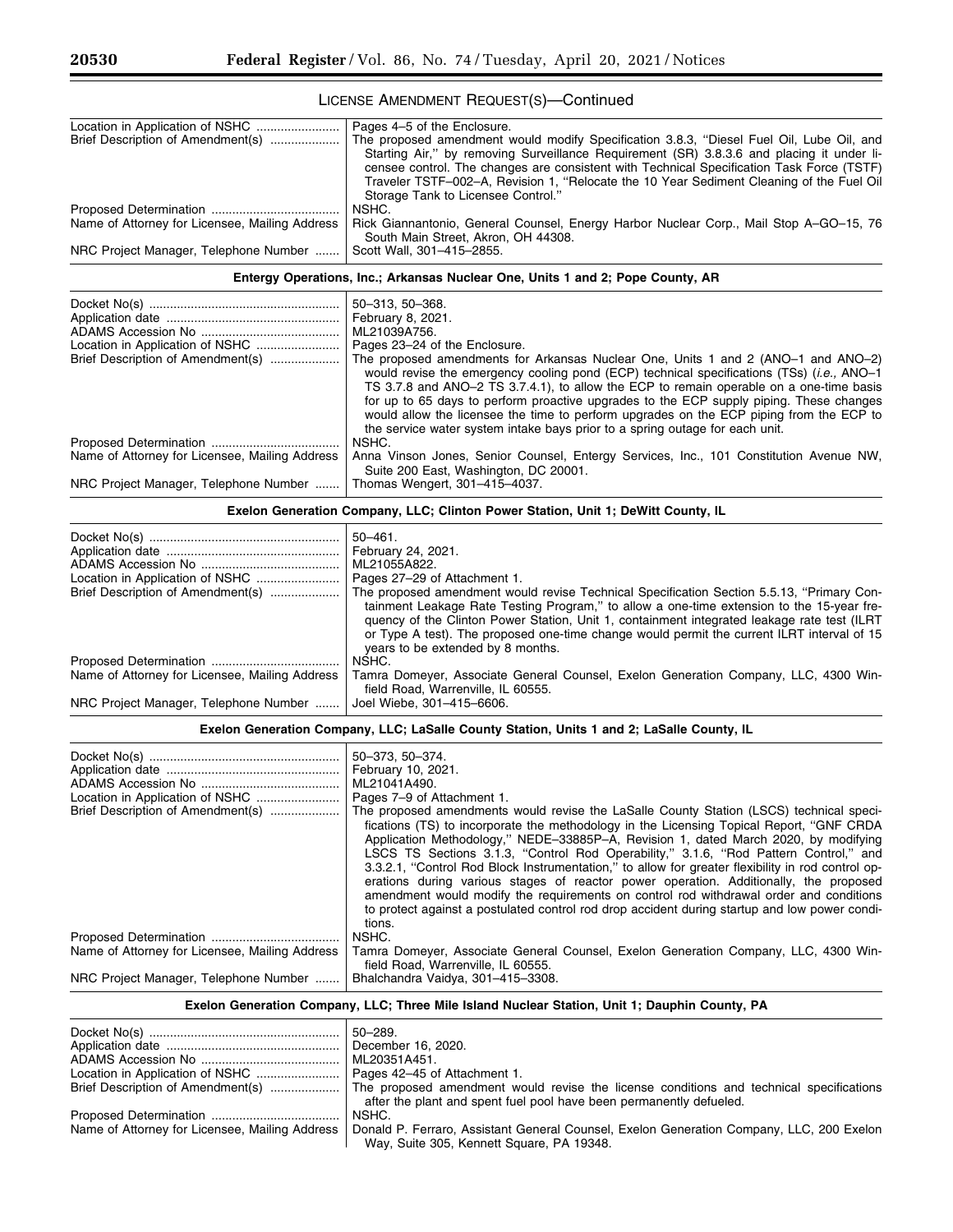# LICENSE AMENDMENT REQUEST(S)—Continued

| NRC Project Manager, Telephone Number                                                         | Ted Smith, 301-415-6721.                                                                                                                                                                                                                                                                                                                                                                                                                                                                                                                                                                                                                                                                                                                                                                                                                                       |  |
|-----------------------------------------------------------------------------------------------|----------------------------------------------------------------------------------------------------------------------------------------------------------------------------------------------------------------------------------------------------------------------------------------------------------------------------------------------------------------------------------------------------------------------------------------------------------------------------------------------------------------------------------------------------------------------------------------------------------------------------------------------------------------------------------------------------------------------------------------------------------------------------------------------------------------------------------------------------------------|--|
| Exelon Generation Company, LLC; Three Mile Island Nuclear Station, Unit 1; Dauphin County, PA |                                                                                                                                                                                                                                                                                                                                                                                                                                                                                                                                                                                                                                                                                                                                                                                                                                                                |  |
|                                                                                               | $50 - 289.$<br>March 4, 2021.                                                                                                                                                                                                                                                                                                                                                                                                                                                                                                                                                                                                                                                                                                                                                                                                                                  |  |
|                                                                                               | ML21063A446.                                                                                                                                                                                                                                                                                                                                                                                                                                                                                                                                                                                                                                                                                                                                                                                                                                                   |  |
| Location in Application of NSHC                                                               | Pages 14–16 of Attachment 1.                                                                                                                                                                                                                                                                                                                                                                                                                                                                                                                                                                                                                                                                                                                                                                                                                                   |  |
| Brief Description of Amendment(s)                                                             | The proposed amendment would revise Renewed Facility License No. DPR-50. Specifically,<br>the amendment would revise the site emergency plan and Emergency Action Level scheme<br>for the permanently defueled condition after all irradiated fuel has been transferred from the<br>spent fuel pools (SFPs) to the Independent Spent Fuel Storage Installation. This proposed<br>change would permit specific reductions in the size and makeup of the Emergency Re-<br>sponse Organization due to the elimination of the design basis accident related to the spent<br>fuel based on the complete removal of all irradiated fuel from the SFPs. The proposed<br>changes are necessary to properly reflect the conditions of the facility while continuing to<br>preserve the Decommissioning Trust Fund and the effectiveness of the emergency plan.<br>NSHC. |  |
| Name of Attorney for Licensee, Mailing Address                                                | Donald P. Ferraro, Assistant General Counsel, Exelon Generation Company, LLC, 200 Exelon<br>Way, Suite 305, Kennett Square, PA 19348.                                                                                                                                                                                                                                                                                                                                                                                                                                                                                                                                                                                                                                                                                                                          |  |
| NRC Project Manager, Telephone Number                                                         | Theodore Smith, 301-415-6721.                                                                                                                                                                                                                                                                                                                                                                                                                                                                                                                                                                                                                                                                                                                                                                                                                                  |  |
|                                                                                               | Florida Power & Light Company, et al.; St. Lucie Plant, Units 1 and 2; St. Lucie County, FL                                                                                                                                                                                                                                                                                                                                                                                                                                                                                                                                                                                                                                                                                                                                                                    |  |
|                                                                                               | 50-335, 50-389.<br>December 21, 2020.                                                                                                                                                                                                                                                                                                                                                                                                                                                                                                                                                                                                                                                                                                                                                                                                                          |  |
|                                                                                               | ML20356A162.                                                                                                                                                                                                                                                                                                                                                                                                                                                                                                                                                                                                                                                                                                                                                                                                                                                   |  |
| Location in Application of NSHC                                                               | Pages 15–16 of the Enclosure.                                                                                                                                                                                                                                                                                                                                                                                                                                                                                                                                                                                                                                                                                                                                                                                                                                  |  |
| Brief Description of Amendment(s)                                                             | The proposed amendments would revise the operating licenses and technical specifications to<br>permit the application of risk-informed completion times for the 120-Volt Alternating Current<br>Instrument Bus requirements, consistent with Technical Specifications Task Force (TSTF)<br>Traveler TSTF-505, Revision 2, "Provide Risk-Informed Extended Completion Times<br>RITSTF Initiative 4b."                                                                                                                                                                                                                                                                                                                                                                                                                                                           |  |
| Name of Attorney for Licensee, Mailing Address                                                | NSHC.<br>Steven Hamrick, Managing Attorney-Nuclear, Florida Power and Light Company, P.O. Box                                                                                                                                                                                                                                                                                                                                                                                                                                                                                                                                                                                                                                                                                                                                                                  |  |
| NRC Project Manager, Telephone Number                                                         | 14000, Juno Beach, FL 33408-0420.<br>Natreon Jordan, 301-415-7410.                                                                                                                                                                                                                                                                                                                                                                                                                                                                                                                                                                                                                                                                                                                                                                                             |  |
|                                                                                               | Holtec Decommissioning International, LLC; Oyster Creek Nuclear Generating Station; Forked River, NJ                                                                                                                                                                                                                                                                                                                                                                                                                                                                                                                                                                                                                                                                                                                                                           |  |
|                                                                                               | $50 - 219.$                                                                                                                                                                                                                                                                                                                                                                                                                                                                                                                                                                                                                                                                                                                                                                                                                                                    |  |
|                                                                                               | March 16, 2021.<br>ML21075A337.                                                                                                                                                                                                                                                                                                                                                                                                                                                                                                                                                                                                                                                                                                                                                                                                                                |  |
| Location in Application of NSHC<br>Brief Description of Amendment(s)                          | Pages 32-34 of Enclosure 1.<br>The proposed amendment would revise the Renewed Facility Operating License No. DPR-16<br>and associated technical specifications (TS) to reflect removal of all spent nuclear fuel from<br>the spent fuel pool and its transfer to dry cask storage within a site controlled Independent<br>Spent Fuel Storage Installation. The proposed changes include recognition of the approved<br>Holtec Decommissioning International, LLC Decommissioning Quality Assurance Plan and<br>relocation of specific existing TS Administrative Controls from Permanently Defueled Tech-<br>nical Specifications to the Defueled Safety Analysis Report.                                                                                                                                                                                     |  |
| Name of Attorney for Licensee, Mailing Address                                                | NSHC.<br>Erin Connolly, Corporate Counsel—Legal, Holtec International, Krishna P. Singh Technology<br>Campus, 1 Holtec Blvd., Camden, NJ 08104.                                                                                                                                                                                                                                                                                                                                                                                                                                                                                                                                                                                                                                                                                                                |  |
| NRC Project Manager, Telephone Number                                                         | Zahira Cruz Perez, 301-415-3808.                                                                                                                                                                                                                                                                                                                                                                                                                                                                                                                                                                                                                                                                                                                                                                                                                               |  |
|                                                                                               | Holtec Pilgrim, LLC and Holtec Decommissioning International; Pilgrim Nuclear Power Station; Plymouth County, MA                                                                                                                                                                                                                                                                                                                                                                                                                                                                                                                                                                                                                                                                                                                                               |  |
|                                                                                               | $50 - 293.$                                                                                                                                                                                                                                                                                                                                                                                                                                                                                                                                                                                                                                                                                                                                                                                                                                                    |  |
|                                                                                               | February 18, 2021.                                                                                                                                                                                                                                                                                                                                                                                                                                                                                                                                                                                                                                                                                                                                                                                                                                             |  |
|                                                                                               | ML21049A192.                                                                                                                                                                                                                                                                                                                                                                                                                                                                                                                                                                                                                                                                                                                                                                                                                                                   |  |
| Location in Application of NSHC                                                               | Pages 17–19 of Enclosure 1.                                                                                                                                                                                                                                                                                                                                                                                                                                                                                                                                                                                                                                                                                                                                                                                                                                    |  |
| Brief Description of Amendment(s)                                                             | The proposed amendment would revise the Pilgrim Nuclear Power Station (PNPS) Emergency<br>Plan and associated emergency action level (EAL) scheme to comport with the require-<br>ments for a facility configuration with all spent nuclear fuel in dry storage within an Inde-<br>pendent Spent Fuel Storage Installation (ISFSI). The Holtec Decommissioning International<br>staff explains that the reason for this proposed amendment request is to obtain NRC ap-<br>proval of the PNPS ISFSI Only Emergency Plan and associated EAL scheme and that the<br>proposed changes are being submitted to the NRC for approval prior to implementation, as<br>required under 10 CFR $50.54(q)(4)$ .                                                                                                                                                            |  |
| Name of Attorney for Licensee, Mailing Address                                                | NSHC.<br>Erin Connolly, Corporate Counsel—Legal, Holtec International, Krishna P. Singh Technology<br>Campus, 1 Holtec Blvd., Camden, NJ 08104.                                                                                                                                                                                                                                                                                                                                                                                                                                                                                                                                                                                                                                                                                                                |  |
| NRC Project Manager, Telephone Number                                                         |                                                                                                                                                                                                                                                                                                                                                                                                                                                                                                                                                                                                                                                                                                                                                                                                                                                                |  |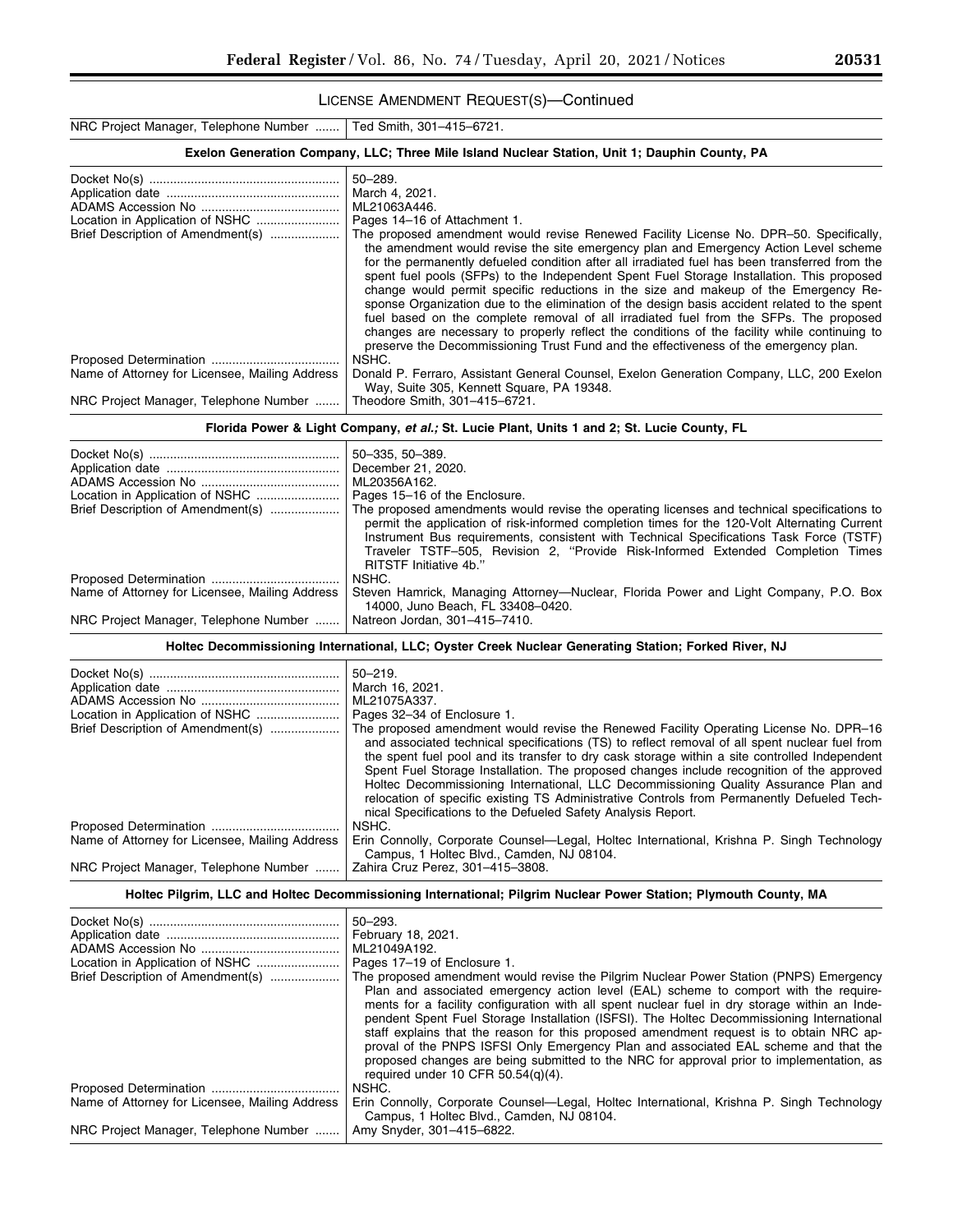# LICENSE AMENDMENT REQUEST(S)—Continued

|                                                                                         | Holtec Pilgrim, LLC and Holtec Decommissioning International; Pilgrim Nuclear Power Station; Plymouth County, MA                                                                                                                                                                                                                                                                                                                                                                                                                                                                                                                                                                                                                                                                                                             |  |  |
|-----------------------------------------------------------------------------------------|------------------------------------------------------------------------------------------------------------------------------------------------------------------------------------------------------------------------------------------------------------------------------------------------------------------------------------------------------------------------------------------------------------------------------------------------------------------------------------------------------------------------------------------------------------------------------------------------------------------------------------------------------------------------------------------------------------------------------------------------------------------------------------------------------------------------------|--|--|
|                                                                                         | $50 - 293.$<br>March 17, 2021.<br>ML21076A404.<br>Pages 30-32 of Enclosure 1.                                                                                                                                                                                                                                                                                                                                                                                                                                                                                                                                                                                                                                                                                                                                                |  |  |
| Brief Description of Amendment(s)                                                       | The proposed amendment would revise the 10 CFR part 50 facility license and the technical<br>specifications to reflect removal of all spent nuclear fuel from the spent fuel pool and its<br>transfer to dry cask storage within a site controlled Independent Spent Fuel Storage Installa-<br>tion.                                                                                                                                                                                                                                                                                                                                                                                                                                                                                                                         |  |  |
| Name of Attorney for Licensee, Mailing Address                                          | NSHC.<br>Erin Connolly, Corporate Counsel-Legal, Holtec International, Krishna P. Singh Technology<br>Campus, 1 Holtec Blvd., Camden, NJ 08104.                                                                                                                                                                                                                                                                                                                                                                                                                                                                                                                                                                                                                                                                              |  |  |
| NRC Project Manager, Telephone Number                                                   | Amy Snyder, 301-415-6822.                                                                                                                                                                                                                                                                                                                                                                                                                                                                                                                                                                                                                                                                                                                                                                                                    |  |  |
|                                                                                         | NextEra Energy Duane Arnold, LLC; Duane Arnold Energy Center; Linn County, IA                                                                                                                                                                                                                                                                                                                                                                                                                                                                                                                                                                                                                                                                                                                                                |  |  |
| Location in Application of NSHC<br>Brief Description of Amendment(s)                    | $50 - 331.$<br>February 19, 2021.<br>ML21050A189.<br>Pages 25-28 of the Enclosure.<br>The proposed amendment would revise the Duane Arnold operating license and technical<br>specifications (TS) to reflect removal of all spent nuclear fuel from the spent fuel pool (SFP)<br>and its transfer to dry cask storage within the Independent Spent Fuel Storage Installation<br>(ISFSI). The proposed changes include the relocation of administrative controls from the<br>Duane Arnold Energy Center (DAEC) TS to the DAEC Quality Assurance Topical Report.<br>The proposed license amendment would not be implemented until after the licensee pro-<br>vides notification to the NRC that all spent nuclear fuel has been transferred out of the SFP<br>and placed within the ISFSI, which is expected to occur in 2022. |  |  |
| Name of Attorney for Licensee, Mailing Address<br>NRC Project Manager, Telephone Number | NSHC.<br>Steven Hamrick, Managing Attorney—Nuclear, Florida Power and Light Company, P.O. Box<br>14000, Juno Beach, FL 33408-0420.<br>Marlayna Doell, 301-415-3178.                                                                                                                                                                                                                                                                                                                                                                                                                                                                                                                                                                                                                                                          |  |  |
|                                                                                         | Pacific Gas and Electric Company; Humboldt Bay Power Plant Unit 3; Humboldt County, CA                                                                                                                                                                                                                                                                                                                                                                                                                                                                                                                                                                                                                                                                                                                                       |  |  |
|                                                                                         |                                                                                                                                                                                                                                                                                                                                                                                                                                                                                                                                                                                                                                                                                                                                                                                                                              |  |  |
| Brief Description of Amendment(s)                                                       | $50 - 133$ .<br>February 8, 2021.<br>ML21039A515.<br>Pages 8-10 of the Enclosure.<br>The proposed amendment would revise the License Termination Plan (LTP). The proposed re-<br>visions to the LTP include (1) deleting information associated with developing surrogate ra-<br>tios; (2) deleting the deselection process currently described in LTP, Section 6.2.5; and (3)<br>adding a new methodology for determining dose contribution from deselected hard-to-detect                                                                                                                                                                                                                                                                                                                                                  |  |  |
| Name of Attorney for Licensee, Mailing Address                                          | radionuclides.<br>NSHC.<br>Jennifer Post, Esq., Pacific Gas and Electric Co., 77 Beale Street, Room 3065, Mail Code<br>B30A, San Francisco, CA 94105.                                                                                                                                                                                                                                                                                                                                                                                                                                                                                                                                                                                                                                                                        |  |  |
| NRC Project Manager, Telephone Number                                                   | Amy Snyder, 301-415-6822.                                                                                                                                                                                                                                                                                                                                                                                                                                                                                                                                                                                                                                                                                                                                                                                                    |  |  |
|                                                                                         | Tennessee Valley Authority; Watts Bar Nuclear Plant, Unit 2; Rhea County, TN                                                                                                                                                                                                                                                                                                                                                                                                                                                                                                                                                                                                                                                                                                                                                 |  |  |
| Location in Application of NSHC<br>Brief Description of Amendment(s)                    | $50 - 391.$<br>March 2, 2021.<br>ML21061A346.<br>Pages 6-7 of the Enclosure.<br>The proposed amendment would revise the Watts Bar Nuclear Plant dual-unit Updated Final<br>Safety Analysis Report Section 15.5.5 dose analysis inputs and results for the steam gener-<br>ator tube rupture accident to reflect the installation of the Unit 2 replacement steam genera-<br>tors.                                                                                                                                                                                                                                                                                                                                                                                                                                            |  |  |
| Name of Attorney for Licensee, Mailing Address                                          | NSHC.<br>David Fountain, Executive VP and General Counsel, Tennessee Valley Authority, 400 West<br>Summit Hill Drive, WT 6A, Knoxville, TN 37902.                                                                                                                                                                                                                                                                                                                                                                                                                                                                                                                                                                                                                                                                            |  |  |

# **III. Notice of Issuance of Amendments to Facility Operating Licenses and Combined Licenses**

During the period since publication of the last monthly notice, the Commission has issued the following amendments.

The Commission has determined for each of these amendments that the application complies with the standards and requirements of the Atomic Energy Act of 1954, as amended (the Act), and the Commission's rules and regulations.

The Commission has made appropriate findings as required by the Act and the Commission's rules and regulations in 10 CFR chapter I, which are set forth in the license amendment.

A notice of consideration of issuance of amendment to facility operating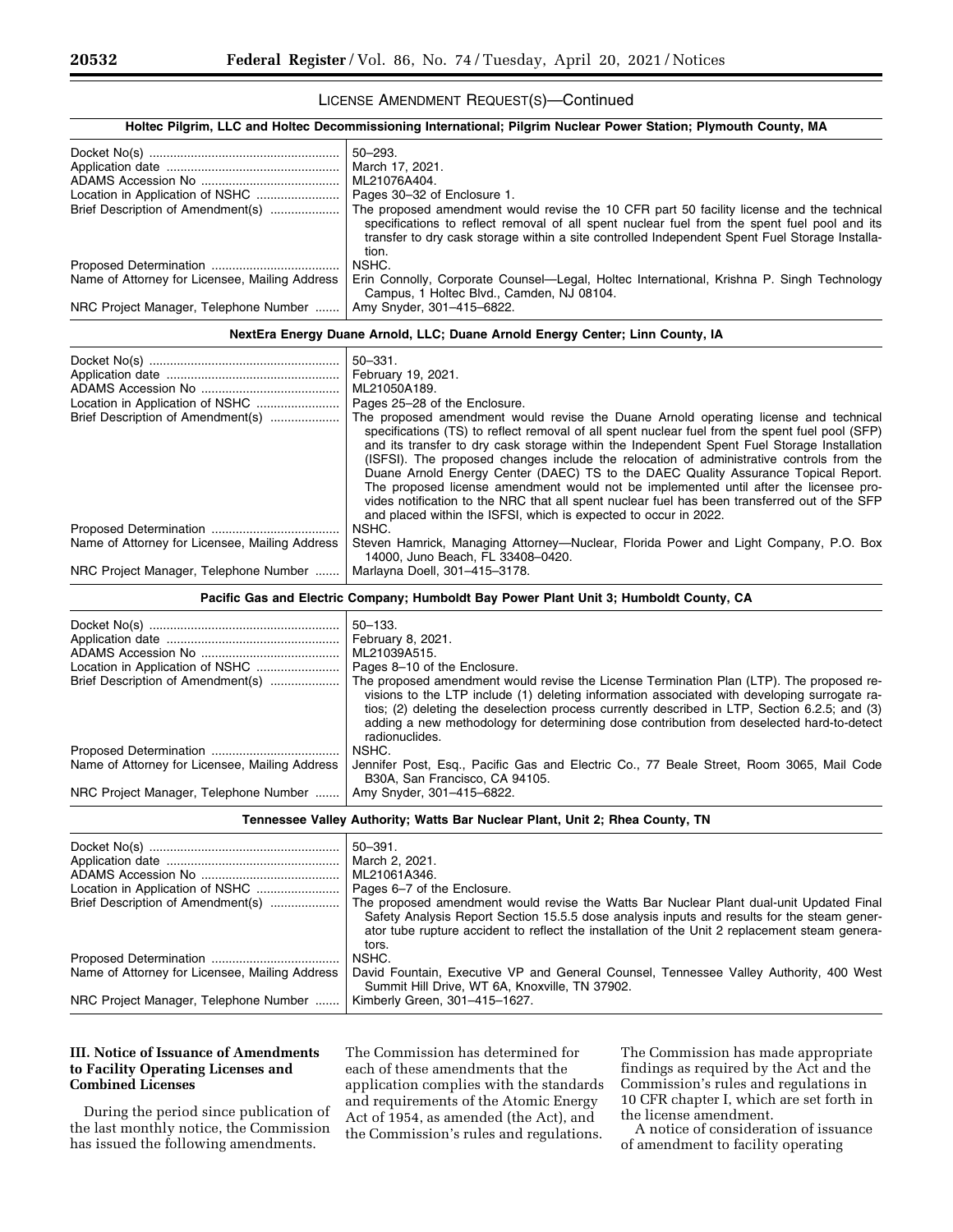license or combined license, as applicable, proposed NSHC determination, and opportunity for a hearing in connection with these actions, was published in the **Federal Register** as indicated in the safety evaluation for each amendment.

Unless otherwise indicated, the Commission has determined that these amendments satisfy the criteria for categorical exclusion in accordance with 10 CFR 51.22. Therefore, pursuant to 10 CFR 51.22(b), no environmental

impact statement or environmental assessment need be prepared for these amendments. If the Commission has prepared an environmental assessment under the special circumstances provision in 10 CFR 51.22(b) and has made a determination based on that assessment, it is so indicated in the safety evaluation for the amendment.

For further details with respect to each action, see the amendment and associated documents such as the Commission's letter and safety

evaluation, which may be obtained using the ADAMS accession numbers indicated in the table below. The safety evaluation will provide the ADAMS accession numbers for the application for amendment and the **Federal Register**  citation for any environmental assessment. All of these items can be accessed as described in the ''Obtaining Information and Submitting Comments'' section of this document.

# LICENSE AMENDMENT ISSUANCE(S)

|                                                           | Dominion Energy Nuclear Connecticut, Inc.; Millstone Power Station, Unit 3; New London County, CT                                                                                                                                                                                                                                                                                     |
|-----------------------------------------------------------|---------------------------------------------------------------------------------------------------------------------------------------------------------------------------------------------------------------------------------------------------------------------------------------------------------------------------------------------------------------------------------------|
|                                                           | $50 - 423$ .                                                                                                                                                                                                                                                                                                                                                                          |
|                                                           | March 25, 2021.                                                                                                                                                                                                                                                                                                                                                                       |
|                                                           | ML21043A162.                                                                                                                                                                                                                                                                                                                                                                          |
|                                                           | 278.                                                                                                                                                                                                                                                                                                                                                                                  |
| Brief Description of Amendment(s)                         | The amendment revised Millstone 3 Technical Specification Surveillance Requirements<br>4.8.2.1.b.2 and 4.8.2.1.c.3 by adding a new acceptance criterion to verify the total battery<br>connection resistance is within preestablished limits to ensure that the intended design func-<br>tions are met.                                                                               |
| Public Comments Received as to Proposed<br>NSHC (Yes/No). | No.                                                                                                                                                                                                                                                                                                                                                                                   |
|                                                           | Duke Energy Carolinas, LLC; Oconee Nuclear Station, Units 1, 2, and 3; Oconee County, SC                                                                                                                                                                                                                                                                                              |
|                                                           | 50-269, 50-270, 50-287.                                                                                                                                                                                                                                                                                                                                                               |
|                                                           | March 15, 2021.                                                                                                                                                                                                                                                                                                                                                                       |
|                                                           | ML21006A098.                                                                                                                                                                                                                                                                                                                                                                          |
|                                                           | 421 (Unit 1), 423 (Unit 2), and 422 (Unit 3).                                                                                                                                                                                                                                                                                                                                         |
| Brief Description of Amendment(s)                         | The amendments revised the current Oconee licensing basis in the updated final safety anal-<br>ysis report with regards to high energy line breaks outside of the containment building for<br>Oconee, Units 1, 2, and 3.                                                                                                                                                              |
| Public Comments Received as to Proposed<br>NSHC (Yes/No). | No.                                                                                                                                                                                                                                                                                                                                                                                   |
|                                                           | Duke Energy Progress, LLC; Brunswick Steam Electric Plant, Units 1 and 2; Brunswick County, NC                                                                                                                                                                                                                                                                                        |
|                                                           | 50-324, 50-325.                                                                                                                                                                                                                                                                                                                                                                       |
|                                                           | March 18, 2021.                                                                                                                                                                                                                                                                                                                                                                       |
|                                                           | ML20309A784.                                                                                                                                                                                                                                                                                                                                                                          |
|                                                           | 304 (Unit 1) and 332 (Unit 2).                                                                                                                                                                                                                                                                                                                                                        |
| Brief Description of Amendment(s)                         | The amendments adopted Technical Specifications Task Force (TSTF) Traveler TSTF-566,<br>"Revise Actions for Inoperable RHR Shutdown Cooling Subsystems." The amendments re-<br>vised Technical Specification (TS) 3.4.7, "Residual Heat Removal (RHR) Shutdown Cooling<br>System-Hot Shutdown," and TS 3.4.8, "Residual Heat Removal (RHR) Shutdown Cooling<br>System-Cold Shutdown." |
| Public Comments Received as to Proposed<br>NSHC (Yes/No). | No.                                                                                                                                                                                                                                                                                                                                                                                   |
|                                                           | Duke Energy Progress, LLC; Brunswick Steam Electric Plant, Units 1 and 2; Brunswick County, NC                                                                                                                                                                                                                                                                                        |
|                                                           | 50-324, 50-325.                                                                                                                                                                                                                                                                                                                                                                       |
|                                                           | March 4, 2021.                                                                                                                                                                                                                                                                                                                                                                        |
|                                                           | ML20342A347.                                                                                                                                                                                                                                                                                                                                                                          |
|                                                           |                                                                                                                                                                                                                                                                                                                                                                                       |

|                                                                 | The amendments adopted Technical Specifications Task Force (TSTF) Traveler TSTF-582, |
|-----------------------------------------------------------------|--------------------------------------------------------------------------------------|
|                                                                 | "RPV [Reactor Pressure Vessel] WIC [Water Inventory Control] Enhancements."          |
| Public Comments Received as to Proposed   No.<br>NSHC (Yes/No). |                                                                                      |

**Duke Energy Progress, LLC; Shearon Harris Nuclear Power Plant, Unit 1; Wake and Chatham Counties, NC**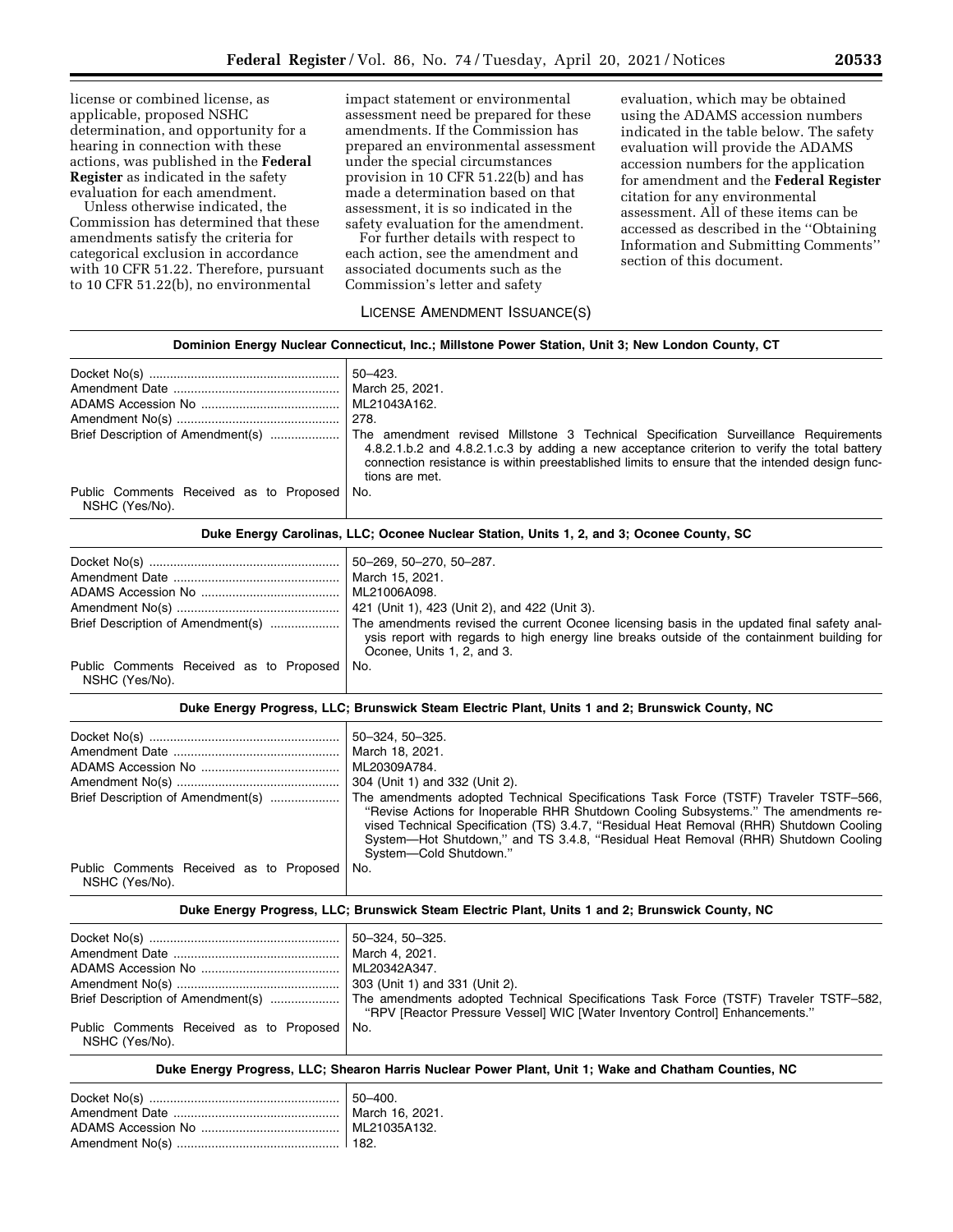# LICENSE AMENDMENT ISSUANCE(S)—Continued

| Brief Description of Amendment(s)                         | The amendment revised Technical Specification (TS) 3.3.3.6, "Accident Monitoring Instrumen-<br>tation," to change the allowed outage time for inoperable post-accident monitoring (PAM) in-<br>strumentation in Action Statements "a" and "b," replaced the shutdown requirement in Ac-<br>tion Statement "a", for inoperable PAM instruments when the minimum required channels<br>are operable, with a requirement to submit a Special Report to the NRC within 14 days of<br>exceeding the completion time, delete Action Statements "d" and "e," and add a Note that<br>allows a separate entry for each instrument function. The amendment also revised TS 3.9.2,<br>"Instrumentation," to remove the audible indication requirement in Mode 6, as well as relo-<br>cate the requirements for electrical equipment protective devices in TS 3.8.4.1, "Contain-<br>ment Penetration Conductor Overcurrent Protective Devices," and TS 3.8.4.2, "Motor Oper-<br>ated Valves Thermal Overload Protection," from TSs to licensee-controlled procedure PLP-<br>106, "Technical Specification Equipment List Program." Additionally, the amendment also<br>revised the Note in TS 3.9.2 to allow for the substitution of Wide Range Neutron Flux Mon- |
|-----------------------------------------------------------|------------------------------------------------------------------------------------------------------------------------------------------------------------------------------------------------------------------------------------------------------------------------------------------------------------------------------------------------------------------------------------------------------------------------------------------------------------------------------------------------------------------------------------------------------------------------------------------------------------------------------------------------------------------------------------------------------------------------------------------------------------------------------------------------------------------------------------------------------------------------------------------------------------------------------------------------------------------------------------------------------------------------------------------------------------------------------------------------------------------------------------------------------------------------------------------------------------------------------------------------------|
|                                                           | itors for both of the Source Range Neutron Flux Monitors required to be operable while in<br>Mode 6.                                                                                                                                                                                                                                                                                                                                                                                                                                                                                                                                                                                                                                                                                                                                                                                                                                                                                                                                                                                                                                                                                                                                                 |
| Public Comments Received as to Proposed<br>NSHC (Yes/No). | No.                                                                                                                                                                                                                                                                                                                                                                                                                                                                                                                                                                                                                                                                                                                                                                                                                                                                                                                                                                                                                                                                                                                                                                                                                                                  |
|                                                           | Duke Energy Progress, LLC; Shearon Harris Nuclear Power Plant, Unit 1; Wake and Chatham Counties, NC                                                                                                                                                                                                                                                                                                                                                                                                                                                                                                                                                                                                                                                                                                                                                                                                                                                                                                                                                                                                                                                                                                                                                 |
| Brief Description of Amendment(s)                         | $50 - 400.$<br>March 22, 2021.<br>ML21033B007.<br>183.<br>The amendment revised Shearon Harris Nuclear Power Plant, Unit 1 Technical Specification<br>(TS) 3/4.4.9, "Pressure/Temperature Limits—Reactor Coolant System," to reflect an update<br>to the pressure and temperature limit curves in TS Figures 3.4–2, "Reactor Coolant System<br>Cooldown Limitations" and 3.4-3, "Reactor Coolant System Heatup Limitations." The<br>amendment also reflects that the revised pressure and temperature limit curves in TS Fig-<br>ures 3.4–2 and 3.4–3 will be applicable until 55 effective full power years (EFPY) and re-                                                                                                                                                                                                                                                                                                                                                                                                                                                                                                                                                                                                                          |
| Public Comments Received as to Proposed                   | vised TS Figure 3.4-4, "Maximum Allowed [Power Operated Relief Valve] PORV Setpoint<br>for the Low Temperature Overpressure Protection System," to reflect that the setpoint val-<br>ues are based on 55 EFPY reactor vessel data.<br>No.                                                                                                                                                                                                                                                                                                                                                                                                                                                                                                                                                                                                                                                                                                                                                                                                                                                                                                                                                                                                            |
| NSHC (Yes/No).                                            | Energy Harbor Nuclear Corp. and Energy Harbor Nuclear Generation LLC; Beaver Valley Power Station, Unit 1; Beaver County, PA                                                                                                                                                                                                                                                                                                                                                                                                                                                                                                                                                                                                                                                                                                                                                                                                                                                                                                                                                                                                                                                                                                                         |
|                                                           | 50-334.                                                                                                                                                                                                                                                                                                                                                                                                                                                                                                                                                                                                                                                                                                                                                                                                                                                                                                                                                                                                                                                                                                                                                                                                                                              |
|                                                           | March 22, 2021.                                                                                                                                                                                                                                                                                                                                                                                                                                                                                                                                                                                                                                                                                                                                                                                                                                                                                                                                                                                                                                                                                                                                                                                                                                      |
|                                                           | ML21070A000.                                                                                                                                                                                                                                                                                                                                                                                                                                                                                                                                                                                                                                                                                                                                                                                                                                                                                                                                                                                                                                                                                                                                                                                                                                         |
|                                                           | 310.                                                                                                                                                                                                                                                                                                                                                                                                                                                                                                                                                                                                                                                                                                                                                                                                                                                                                                                                                                                                                                                                                                                                                                                                                                                 |
| Brief Description of Amendment(s)                         | The amendment revised Technical Specification 5.5.5.1, "Unit 1 SG [Steam Generator] Pro-<br>gram," paragraph d.2 to defer the spring 2021 refueling outage (1R27) SG inspections to<br>the fall 2022 refueling outage (1R28).                                                                                                                                                                                                                                                                                                                                                                                                                                                                                                                                                                                                                                                                                                                                                                                                                                                                                                                                                                                                                        |
| Public Comments Received as to Proposed<br>NSHC (Yes/No). | No.                                                                                                                                                                                                                                                                                                                                                                                                                                                                                                                                                                                                                                                                                                                                                                                                                                                                                                                                                                                                                                                                                                                                                                                                                                                  |
|                                                           | Energy Harbor Nuclear Corp. and Energy Harbor Nuclear Generation LLC; Beaver Valley Power Station, Units 1 and 2; Beaver County,<br><b>PA</b>                                                                                                                                                                                                                                                                                                                                                                                                                                                                                                                                                                                                                                                                                                                                                                                                                                                                                                                                                                                                                                                                                                        |
|                                                           | 50-334, 50-412.                                                                                                                                                                                                                                                                                                                                                                                                                                                                                                                                                                                                                                                                                                                                                                                                                                                                                                                                                                                                                                                                                                                                                                                                                                      |
|                                                           | March 10, 2021.                                                                                                                                                                                                                                                                                                                                                                                                                                                                                                                                                                                                                                                                                                                                                                                                                                                                                                                                                                                                                                                                                                                                                                                                                                      |
|                                                           | ML20346A022.                                                                                                                                                                                                                                                                                                                                                                                                                                                                                                                                                                                                                                                                                                                                                                                                                                                                                                                                                                                                                                                                                                                                                                                                                                         |
|                                                           | 309 (Unit 1) and 199 (Unit 2).                                                                                                                                                                                                                                                                                                                                                                                                                                                                                                                                                                                                                                                                                                                                                                                                                                                                                                                                                                                                                                                                                                                                                                                                                       |
| $Divich$ $D$ a solution of Appropriate $ab(a)$            | The companion of the continued of the contract of the contract of the contract of the contract of the contract of the contract of the contract of the contract of the contract of the contract of the contract of the contract                                                                                                                                                                                                                                                                                                                                                                                                                                                                                                                                                                                                                                                                                                                                                                                                                                                                                                                                                                                                                       |

Brief Description of Amendment(s) .................... The amendments revised the technical specifications (TSs) to implement new surveillance methods for the heat flux hot channel factor. Specifically, the amendments corrected nonconservative TS 3.2.1 to ensure that plant operation will remain bounded by the facility safety analyses. The list of NRC-approved analytical methods for the core operating limits in TS 5.6.3 was also updated. No.

Public Comments Received as to Proposed NSHC (Yes/No).

**Entergy Louisiana, LLC, and Entergy Operations, Inc.; River Bend Station, Units 1 and 2; West Feliciana Parish, LA; Entergy Operations, Inc., System Energy Resources, Inc., Cooperative Energy, A Mississippi Electric Cooperative, and Entergy Mississippi, LLC; Grand Gulf Nuclear Station, Unit 1; Claiborne County, MS**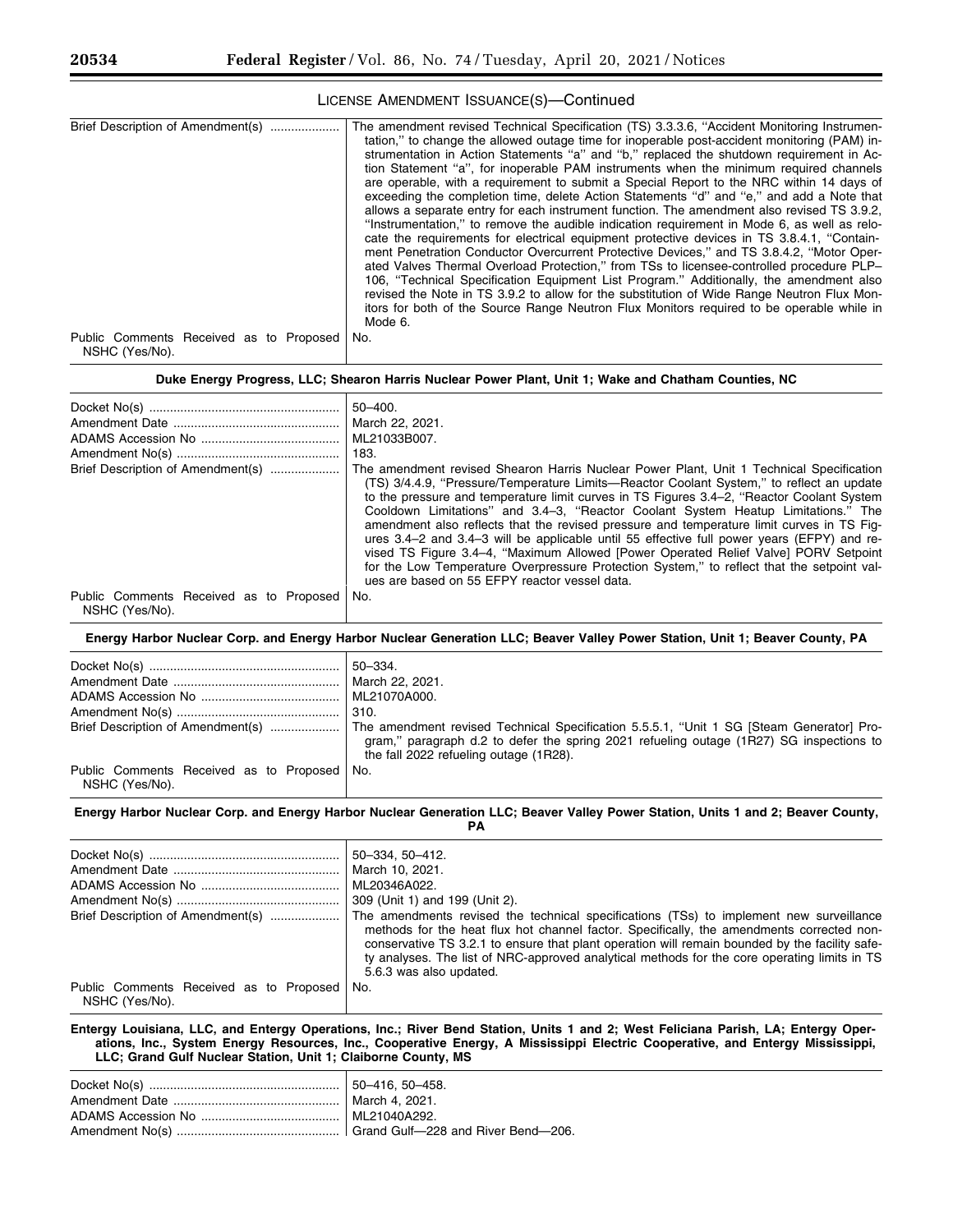$\equiv$ 

# LICENSE AMENDMENT ISSUANCE(S)—Continued

| Brief Description of Amendment(s)                         | The amendments revised the technical specifications (TSs) to adopt Technical Specifications<br>Task Force (TSTF) Traveler TSTF-501, "Relocate Stored Fuel Oil and Lube Oil Volume<br>Values to Licensee Control," Revision 1 (ADAMS Accession Nos. ML090510686 and<br>ML100850094), for Grand Gulf Nuclear Station, Unit 1 (Grand Gulf), and River Bend Station,<br>Unit 1 (River Bend). The amendments revised Grand Gulf and River Bend TS 3.8.3, "Diesel<br>Fuel Oil, Lube Oil, and Starting Air," by removing the current stored diesel fuel oil and lube<br>oil numerical volume requirements from the TSs and placing them in the TS Bases so that<br>they may be modified under licensee control. The TSs are also revised such that the stored<br>diesel fuel oil and lube oil inventory would require that a 7-day supply be available for each<br>diesel generator at Grand Gulf and River Bend. Corresponding surveillance requirements<br>and TS Bases are also revised to reflect the above changes. |  |  |
|-----------------------------------------------------------|-------------------------------------------------------------------------------------------------------------------------------------------------------------------------------------------------------------------------------------------------------------------------------------------------------------------------------------------------------------------------------------------------------------------------------------------------------------------------------------------------------------------------------------------------------------------------------------------------------------------------------------------------------------------------------------------------------------------------------------------------------------------------------------------------------------------------------------------------------------------------------------------------------------------------------------------------------------------------------------------------------------------|--|--|
| Public Comments Received as to Proposed<br>NSHC (Yes/No). | No.                                                                                                                                                                                                                                                                                                                                                                                                                                                                                                                                                                                                                                                                                                                                                                                                                                                                                                                                                                                                               |  |  |
|                                                           | Entergy Operations, Inc.; Arkansas Nuclear One, Unit 1; Pope County, AR                                                                                                                                                                                                                                                                                                                                                                                                                                                                                                                                                                                                                                                                                                                                                                                                                                                                                                                                           |  |  |
|                                                           | $50 - 313.$                                                                                                                                                                                                                                                                                                                                                                                                                                                                                                                                                                                                                                                                                                                                                                                                                                                                                                                                                                                                       |  |  |
|                                                           | March 10, 2021.                                                                                                                                                                                                                                                                                                                                                                                                                                                                                                                                                                                                                                                                                                                                                                                                                                                                                                                                                                                                   |  |  |
|                                                           | ML21040A513.                                                                                                                                                                                                                                                                                                                                                                                                                                                                                                                                                                                                                                                                                                                                                                                                                                                                                                                                                                                                      |  |  |
|                                                           | 271.                                                                                                                                                                                                                                                                                                                                                                                                                                                                                                                                                                                                                                                                                                                                                                                                                                                                                                                                                                                                              |  |  |
| Brief Description of Amendment(s)                         | The amendment revised the current loss of voltage relay allowable values contained in Arkan-<br>sas Nuclear One, Unit 1 Technical Specification 3.3.8, "Diesel Generator (DG) Loss of<br>Power Start (LOPS)," to address, in part, information contained in NRC Regulatory Issue<br>Summary 2011-12, "Adequacy of Station Electric Distribution System Voltages," Revision 1,<br>dated December 29, 2011.                                                                                                                                                                                                                                                                                                                                                                                                                                                                                                                                                                                                         |  |  |
| Public Comments Received as to Proposed<br>NSHC (Yes/No). | No.                                                                                                                                                                                                                                                                                                                                                                                                                                                                                                                                                                                                                                                                                                                                                                                                                                                                                                                                                                                                               |  |  |
|                                                           | Entergy Operations, Inc.; Arkansas Nuclear One, Unit 1; Pope County, AR                                                                                                                                                                                                                                                                                                                                                                                                                                                                                                                                                                                                                                                                                                                                                                                                                                                                                                                                           |  |  |
|                                                           | $50 - 313.$                                                                                                                                                                                                                                                                                                                                                                                                                                                                                                                                                                                                                                                                                                                                                                                                                                                                                                                                                                                                       |  |  |
|                                                           | March 23, 2021.                                                                                                                                                                                                                                                                                                                                                                                                                                                                                                                                                                                                                                                                                                                                                                                                                                                                                                                                                                                                   |  |  |
|                                                           | ML21027A428.                                                                                                                                                                                                                                                                                                                                                                                                                                                                                                                                                                                                                                                                                                                                                                                                                                                                                                                                                                                                      |  |  |
|                                                           | 272.                                                                                                                                                                                                                                                                                                                                                                                                                                                                                                                                                                                                                                                                                                                                                                                                                                                                                                                                                                                                              |  |  |
| Brief Description of Amendment(s)                         | The amendment modified Arkansas Nuclear One, Unit 1, Technical Specifications 3.3.6, "En-<br>gineered Safeguards Actuation System (ESAS) Manual Initiation," and 3.6.6, "Spray Addi-<br>tive System." Specifically, the amendment replaced the current reactor building spray so-<br>dium hydroxide additive with a passive reactor building sump buffering agent, sodium<br>tetraborate decahydrate.                                                                                                                                                                                                                                                                                                                                                                                                                                                                                                                                                                                                             |  |  |
| Public Comments Received as to Proposed<br>NSHC (Yes/No). | No.                                                                                                                                                                                                                                                                                                                                                                                                                                                                                                                                                                                                                                                                                                                                                                                                                                                                                                                                                                                                               |  |  |
|                                                           | Exelon Generation Company, LLC; Braidwood Station, Units 1 and 2; Will County, IL                                                                                                                                                                                                                                                                                                                                                                                                                                                                                                                                                                                                                                                                                                                                                                                                                                                                                                                                 |  |  |
|                                                           | 50-456, 50-457.                                                                                                                                                                                                                                                                                                                                                                                                                                                                                                                                                                                                                                                                                                                                                                                                                                                                                                                                                                                                   |  |  |
|                                                           | March 10, 2021.                                                                                                                                                                                                                                                                                                                                                                                                                                                                                                                                                                                                                                                                                                                                                                                                                                                                                                                                                                                                   |  |  |
|                                                           | ML21054A008.                                                                                                                                                                                                                                                                                                                                                                                                                                                                                                                                                                                                                                                                                                                                                                                                                                                                                                                                                                                                      |  |  |
|                                                           | 220 (Unit 1) and 220 (Unit 2).                                                                                                                                                                                                                                                                                                                                                                                                                                                                                                                                                                                                                                                                                                                                                                                                                                                                                                                                                                                    |  |  |
| Brief Description of Amendment(s)                         | The amendments revised Technical Specification (TS) 5.5.9, "Steam Generator (SG) Pro-<br>gram," for a one-time revision to the frequency for Unit 1 SG tube inspections to allow de-<br>ferral of the TS required inspections until the next Unit 1 refueling outage. In addition, the<br>amendments increment the amendment number for Unit 2 because the Unit 2 TS are on the<br>same TS page as Unit 1.                                                                                                                                                                                                                                                                                                                                                                                                                                                                                                                                                                                                        |  |  |
| Public Comments Received as to Proposed<br>NSHC (Yes/No). | No.                                                                                                                                                                                                                                                                                                                                                                                                                                                                                                                                                                                                                                                                                                                                                                                                                                                                                                                                                                                                               |  |  |
|                                                           | Indiana Michigan Power Company; Donald C. Cook Nuclear Plant, Unit 2; Berrien County, MI                                                                                                                                                                                                                                                                                                                                                                                                                                                                                                                                                                                                                                                                                                                                                                                                                                                                                                                          |  |  |
|                                                           | $50 - 316.$                                                                                                                                                                                                                                                                                                                                                                                                                                                                                                                                                                                                                                                                                                                                                                                                                                                                                                                                                                                                       |  |  |
|                                                           | March 23, 2021.                                                                                                                                                                                                                                                                                                                                                                                                                                                                                                                                                                                                                                                                                                                                                                                                                                                                                                                                                                                                   |  |  |
|                                                           | ML21062A188.                                                                                                                                                                                                                                                                                                                                                                                                                                                                                                                                                                                                                                                                                                                                                                                                                                                                                                                                                                                                      |  |  |
|                                                           | 339.                                                                                                                                                                                                                                                                                                                                                                                                                                                                                                                                                                                                                                                                                                                                                                                                                                                                                                                                                                                                              |  |  |
| Brief Description of Amendment(s)                         | The amendment revised Technical Specification 5.5.14, "Containment Leakage Rate Testing<br>Program," to extend the primary containment integrated leak rate test, or Type A test, inter-<br>val at the Donald C. Cook Nuclear Plant, Unit No. 2. Specifically, the amendment allows for<br>a one-time extension of the current 15-year integrated leak rate test interval by approxi-<br>mately 18 months and no later than the plant startup after the fall 2022 refueling outage.                                                                                                                                                                                                                                                                                                                                                                                                                                                                                                                               |  |  |
| Public Comments Received as to Proposed<br>NSHC (Yes/No). | No.                                                                                                                                                                                                                                                                                                                                                                                                                                                                                                                                                                                                                                                                                                                                                                                                                                                                                                                                                                                                               |  |  |
|                                                           | Nebraska Public Power District; Cooper Nuclear Station; Nemaha County, NE                                                                                                                                                                                                                                                                                                                                                                                                                                                                                                                                                                                                                                                                                                                                                                                                                                                                                                                                         |  |  |
|                                                           | $50 - 298.$                                                                                                                                                                                                                                                                                                                                                                                                                                                                                                                                                                                                                                                                                                                                                                                                                                                                                                                                                                                                       |  |  |
|                                                           | March 29, 2021.                                                                                                                                                                                                                                                                                                                                                                                                                                                                                                                                                                                                                                                                                                                                                                                                                                                                                                                                                                                                   |  |  |
|                                                           | ML21040A300.                                                                                                                                                                                                                                                                                                                                                                                                                                                                                                                                                                                                                                                                                                                                                                                                                                                                                                                                                                                                      |  |  |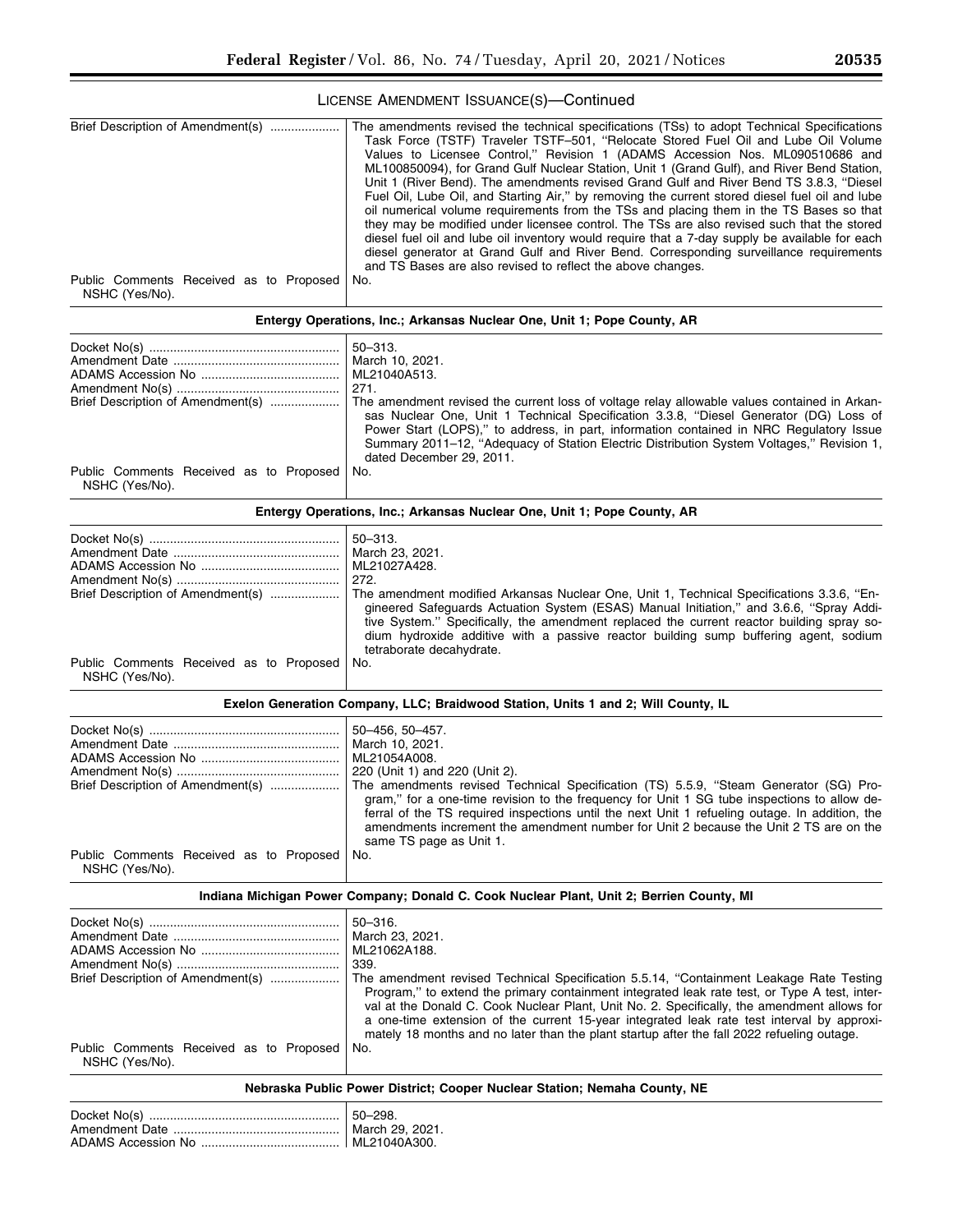▀

# LICENSE AMENDMENT ISSUANCE(S)—Continued

| Brief Description of Amendment(s)                         | 269.<br>The amendment revised the current emergency action level scheme to one based on Nuclear<br>Energy Institute (NEI) guidance in NEI 99-01, Revision 6, "Development of Emergency Ac-<br>tion Levels for Non-Passive Reactors," dated November 2012, which was endorsed by the<br>NRC in a letter dated March 28, 2013.                                                                                                                                                               |  |
|-----------------------------------------------------------|--------------------------------------------------------------------------------------------------------------------------------------------------------------------------------------------------------------------------------------------------------------------------------------------------------------------------------------------------------------------------------------------------------------------------------------------------------------------------------------------|--|
| Public Comments Received as to Proposed<br>NSHC (Yes/No). | No.                                                                                                                                                                                                                                                                                                                                                                                                                                                                                        |  |
|                                                           | Nine Mile Point Nuclear Station, LLC and Exelon Generation Company, LLC; Nine Mile Point Nuclear Station, Unit 1; Oswego County,<br>NΥ                                                                                                                                                                                                                                                                                                                                                     |  |
|                                                           | $50 - 220$ .                                                                                                                                                                                                                                                                                                                                                                                                                                                                               |  |
|                                                           | March 16, 2021.                                                                                                                                                                                                                                                                                                                                                                                                                                                                            |  |
|                                                           | ML21077A015 (package).                                                                                                                                                                                                                                                                                                                                                                                                                                                                     |  |
|                                                           | 245.                                                                                                                                                                                                                                                                                                                                                                                                                                                                                       |  |
| Brief Description of Amendment(s)                         | The amendment revised the primary containment isolation valves surveillance frequency from<br>testing each instrument-line flow check valve to testing a representative sample of approxi-<br>mately 20 percent of the instrument-line flow check valves for each operating cycle with<br>each instrument-line flow check valve being tested at least once every 10 years.                                                                                                                 |  |
| Public Comments Received as to Proposed<br>NSHC (Yes/No). | No.                                                                                                                                                                                                                                                                                                                                                                                                                                                                                        |  |
|                                                           | Northern States Power Company—Minnesota; Prairie Island Nuclear Generating Plant, Units 1 and 2; Goodhue County, MN                                                                                                                                                                                                                                                                                                                                                                        |  |
|                                                           | 50-282, 50-306.                                                                                                                                                                                                                                                                                                                                                                                                                                                                            |  |
|                                                           | March 15, 2021.                                                                                                                                                                                                                                                                                                                                                                                                                                                                            |  |
|                                                           | ML20346A020.                                                                                                                                                                                                                                                                                                                                                                                                                                                                               |  |
|                                                           | 235 (Unit 1) and 223 (Unit 2).                                                                                                                                                                                                                                                                                                                                                                                                                                                             |  |
| Brief Description of Amendment(s)                         | The amendments modified technical specification requirements to permit the use of Risk-In-<br>formed Completion Times in accordance with Technical Specifications Task Force (TSTF)<br>Traveler TSTF-505, Revision 2, "Provide Risk-Informed Extended Completion Times-<br>RITSTF Initiative 4b."                                                                                                                                                                                          |  |
| Public Comments Received as to Proposed<br>NSHC (Yes/No). | No.                                                                                                                                                                                                                                                                                                                                                                                                                                                                                        |  |
|                                                           | Northern States Power Company-Minnesota; Prairie Island Nuclear Generating Plant, Units 1 and 2; Goodhue County, MN                                                                                                                                                                                                                                                                                                                                                                        |  |
|                                                           | 50-282, 50-306.                                                                                                                                                                                                                                                                                                                                                                                                                                                                            |  |
|                                                           | March 19, 2021.                                                                                                                                                                                                                                                                                                                                                                                                                                                                            |  |
|                                                           | ML21008A001.                                                                                                                                                                                                                                                                                                                                                                                                                                                                               |  |
|                                                           | 236 (Unit 1) and 224 (Unit 2).                                                                                                                                                                                                                                                                                                                                                                                                                                                             |  |
| Brief Description of Amendment(s)                         | The amendments modified the technical specifications (TSs) to remove Note 1 from both TS<br>3.4.12, "Low Temperature Overpressure Protection (LTOP) - Reactor Coolant System Cold<br>Leg Temperature (RCSCLT) > Safety Injection (SI) Pump Disable Temperature," and TS<br>Limiting Condition for Operation 3.4.13, "Low Temperature Overpressure Protection<br>$(LTOP)$ – Reactor Coolant System Cold Leg Temperature (RCSCLT) $\leq$ Safety Injection (SI)<br>Pump Disable Temperature." |  |
| Public Comments Received as to Proposed<br>NSHC (Yes/No). | No.                                                                                                                                                                                                                                                                                                                                                                                                                                                                                        |  |
|                                                           | PSEG Nuclear LLC; Hope Creek Generating Station; Salem County, NJ                                                                                                                                                                                                                                                                                                                                                                                                                          |  |
|                                                           | $50 - 354$ .                                                                                                                                                                                                                                                                                                                                                                                                                                                                               |  |
|                                                           | March 10, 2021.                                                                                                                                                                                                                                                                                                                                                                                                                                                                            |  |
|                                                           | ML21047A313.                                                                                                                                                                                                                                                                                                                                                                                                                                                                               |  |
|                                                           | 226.                                                                                                                                                                                                                                                                                                                                                                                                                                                                                       |  |
| Brief Description of Amendment(s)                         | The amendment revised Technical Specification 3/4.5.1, "ECCS [Emergency Core Cooling<br>System]—Operating," Limiting Condition for Operation 3.5.1, Action c, to clarify the entry<br>conditions for the action and to add a new action to address the condition where the high<br>pressure coolant injection system is inoperable, coincident with inoperability of a low pres-<br>sure coolant injection subsystem and a core spray system subsystem.                                    |  |
| Public Comments Received as to Proposed<br>NSHC (Yes/No). | No.                                                                                                                                                                                                                                                                                                                                                                                                                                                                                        |  |
|                                                           | PSEG Nuclear LLC; Hope Creek Generating Station; Salem County, NJ                                                                                                                                                                                                                                                                                                                                                                                                                          |  |
|                                                           | 50-354.                                                                                                                                                                                                                                                                                                                                                                                                                                                                                    |  |
|                                                           | March 12, 2021.                                                                                                                                                                                                                                                                                                                                                                                                                                                                            |  |
|                                                           | ML21050A002.                                                                                                                                                                                                                                                                                                                                                                                                                                                                               |  |
|                                                           | 227.                                                                                                                                                                                                                                                                                                                                                                                                                                                                                       |  |
| Brief Description of Amendment(s)                         | The amendment adopted Technical Specifications Task Force (TSTF) Traveler TSTF-582,<br>"RPV [Reactor Pressure Vessel] WIC [Water Inventory Control] Enhancements." The tech-<br>nical specifications related to RPV WIC were revised to incorporate operating experience<br>and to correct errors and omissions in TSTF-542, Revision 2, "Reactor Pressure Vessel<br>Water Inventory Control."                                                                                             |  |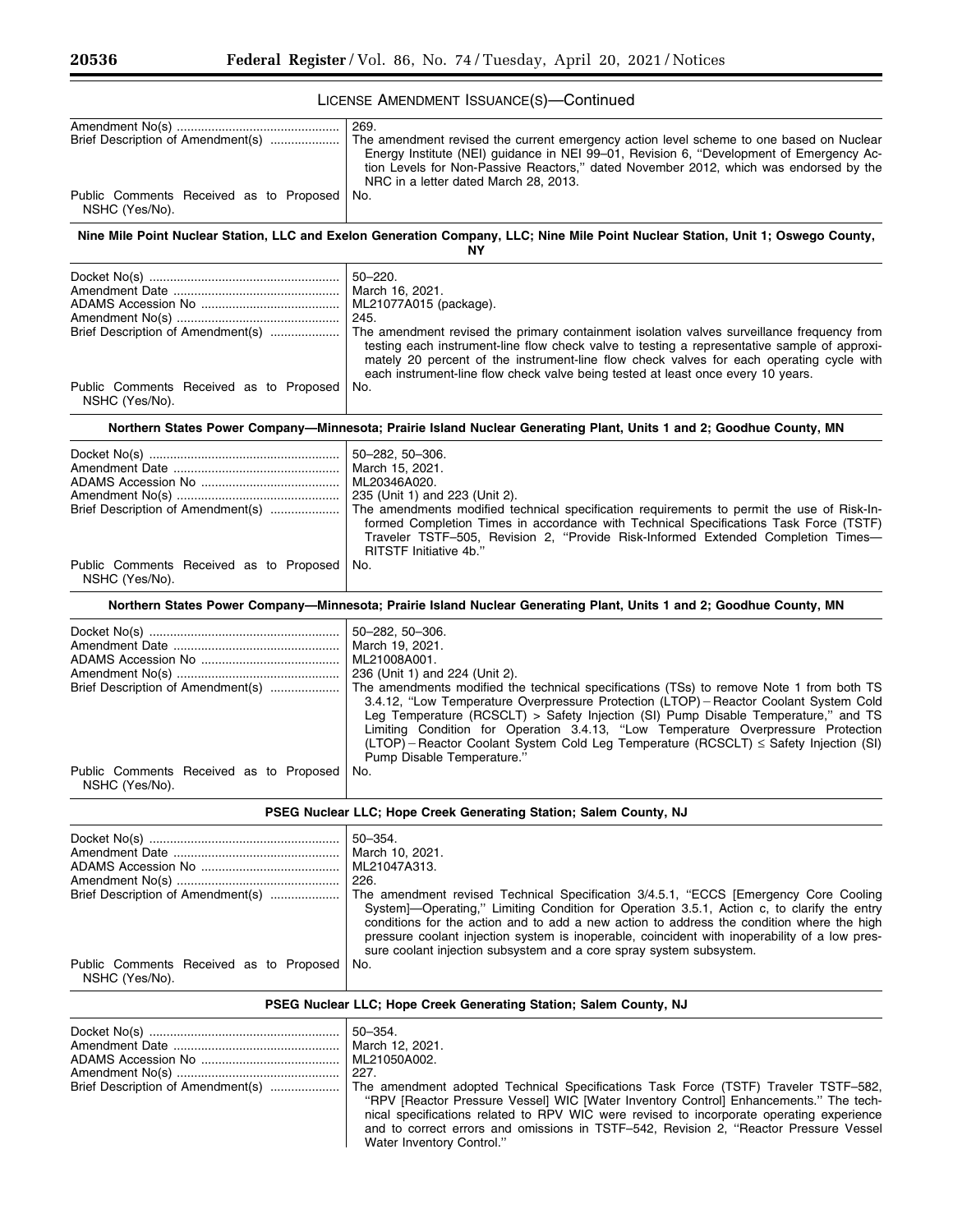# LICENSE AMENDMENT ISSUANCE(S)—Continued

| Public Comments Received as to Proposed<br>NSHC (Yes/No). | No.                                                                                                                                                                                                                                                                                                                                                                                                                                                                                                                                                                                                                                                                                                                                                                                                                                                                                                                                                                                     |  |  |
|-----------------------------------------------------------|-----------------------------------------------------------------------------------------------------------------------------------------------------------------------------------------------------------------------------------------------------------------------------------------------------------------------------------------------------------------------------------------------------------------------------------------------------------------------------------------------------------------------------------------------------------------------------------------------------------------------------------------------------------------------------------------------------------------------------------------------------------------------------------------------------------------------------------------------------------------------------------------------------------------------------------------------------------------------------------------|--|--|
|                                                           | R. E. Ginna Nuclear Power Plant, LLC and Exelon Generation Company, LLC; R. E. Ginna Nuclear Power Plant; Wayne County, NY                                                                                                                                                                                                                                                                                                                                                                                                                                                                                                                                                                                                                                                                                                                                                                                                                                                              |  |  |
|                                                           | $50 - 244.$                                                                                                                                                                                                                                                                                                                                                                                                                                                                                                                                                                                                                                                                                                                                                                                                                                                                                                                                                                             |  |  |
|                                                           | March 11, 2021.                                                                                                                                                                                                                                                                                                                                                                                                                                                                                                                                                                                                                                                                                                                                                                                                                                                                                                                                                                         |  |  |
|                                                           |                                                                                                                                                                                                                                                                                                                                                                                                                                                                                                                                                                                                                                                                                                                                                                                                                                                                                                                                                                                         |  |  |
|                                                           | ML20353A126.                                                                                                                                                                                                                                                                                                                                                                                                                                                                                                                                                                                                                                                                                                                                                                                                                                                                                                                                                                            |  |  |
|                                                           | 144.                                                                                                                                                                                                                                                                                                                                                                                                                                                                                                                                                                                                                                                                                                                                                                                                                                                                                                                                                                                    |  |  |
| Brief Description of Amendment(s)                         | The amendment revised Technical Specification (TS) 3.3.1, "Reactor Trip System (RTS) In-<br>strumentation," and TS 3.3.2, "Engineered Safety Feature Actuation System (ESFAS) In-<br>strumentation." These changes are based on Westinghouse topical reports WCAP-14333-<br>P-A, Revision 1, "Probabilistic Risk Analysis of the RPS and ESFAS Test Times and Com-<br>pletion Times," and WCAP-15376-P-A, Revision 1, "Risk-Informed Assessment of the RTS<br>and ESFAS Surveillance Test Intervals and Reactor Trip Breaker Test and Completion<br>Times," and are consistent with NRC approved Technical Specifications Task Force (TSTF)<br>Travelers TSTF-411-A, Revision 1, "Surveillance Test Interval Extensions for Components<br>of the Reactor Protection System (WCAP-15376-P)," and TSTF-418-A, Revision 2, "RPS<br>and ESFAS Test Times and Completion Times (WCAP-14333)."                                                                                                |  |  |
| Public Comments Received as to Proposed<br>NSHC (Yes/No). | No.                                                                                                                                                                                                                                                                                                                                                                                                                                                                                                                                                                                                                                                                                                                                                                                                                                                                                                                                                                                     |  |  |
|                                                           | Susquehanna Nuclear, LLC and Allegheny Electric Cooperative, Inc.; Susquehanna Steam Electric Station, Units 1 and 2; Luzerne<br>County, PA                                                                                                                                                                                                                                                                                                                                                                                                                                                                                                                                                                                                                                                                                                                                                                                                                                             |  |  |
|                                                           | 50-387, 50-388.                                                                                                                                                                                                                                                                                                                                                                                                                                                                                                                                                                                                                                                                                                                                                                                                                                                                                                                                                                         |  |  |
|                                                           | March 10, 2021.                                                                                                                                                                                                                                                                                                                                                                                                                                                                                                                                                                                                                                                                                                                                                                                                                                                                                                                                                                         |  |  |
|                                                           | ML20317A314.                                                                                                                                                                                                                                                                                                                                                                                                                                                                                                                                                                                                                                                                                                                                                                                                                                                                                                                                                                            |  |  |
|                                                           | 280 (Unit 1) and 262 (Unit 2).                                                                                                                                                                                                                                                                                                                                                                                                                                                                                                                                                                                                                                                                                                                                                                                                                                                                                                                                                          |  |  |
|                                                           |                                                                                                                                                                                                                                                                                                                                                                                                                                                                                                                                                                                                                                                                                                                                                                                                                                                                                                                                                                                         |  |  |
| Brief Description of Amendment(s)                         | The amendments revised Technical Specification 3.8.1, "AC [Alternating Current] Sources-<br>Operating." Specifically, the amendments create a new technical specification action for an<br>inoperable manual synchronization circuit requiring restoration within 14 days.                                                                                                                                                                                                                                                                                                                                                                                                                                                                                                                                                                                                                                                                                                              |  |  |
| Public Comments Received as to Proposed<br>NSHC (Yes/No). | No.                                                                                                                                                                                                                                                                                                                                                                                                                                                                                                                                                                                                                                                                                                                                                                                                                                                                                                                                                                                     |  |  |
|                                                           | Tennessee Valley Authority; Watts Bar Nuclear Plant, Unit 1; Rhea County, TN                                                                                                                                                                                                                                                                                                                                                                                                                                                                                                                                                                                                                                                                                                                                                                                                                                                                                                            |  |  |
|                                                           | $50 - 390.$                                                                                                                                                                                                                                                                                                                                                                                                                                                                                                                                                                                                                                                                                                                                                                                                                                                                                                                                                                             |  |  |
|                                                           | March 9, 2021.                                                                                                                                                                                                                                                                                                                                                                                                                                                                                                                                                                                                                                                                                                                                                                                                                                                                                                                                                                          |  |  |
|                                                           |                                                                                                                                                                                                                                                                                                                                                                                                                                                                                                                                                                                                                                                                                                                                                                                                                                                                                                                                                                                         |  |  |
|                                                           | ML21015A034.                                                                                                                                                                                                                                                                                                                                                                                                                                                                                                                                                                                                                                                                                                                                                                                                                                                                                                                                                                            |  |  |
|                                                           | 144.                                                                                                                                                                                                                                                                                                                                                                                                                                                                                                                                                                                                                                                                                                                                                                                                                                                                                                                                                                                    |  |  |
| Brief Description of Amendment(s)                         | The amendment revised Technical Specification 3.3.3, "Post Accident Monitoring (PAM) In-<br>strumentation," Table 3.3.3–1, to delete the term "plasma" from the footnotes in the PAM in-<br>strumentation table.                                                                                                                                                                                                                                                                                                                                                                                                                                                                                                                                                                                                                                                                                                                                                                        |  |  |
| Public Comments Received as to Proposed<br>NSHC (Yes/No). | No.                                                                                                                                                                                                                                                                                                                                                                                                                                                                                                                                                                                                                                                                                                                                                                                                                                                                                                                                                                                     |  |  |
|                                                           | Tennessee Valley Authority; Watts Bar Nuclear Plant, Units 1 and 2; Rhea County, TN                                                                                                                                                                                                                                                                                                                                                                                                                                                                                                                                                                                                                                                                                                                                                                                                                                                                                                     |  |  |
|                                                           | 50-390, 50-391.                                                                                                                                                                                                                                                                                                                                                                                                                                                                                                                                                                                                                                                                                                                                                                                                                                                                                                                                                                         |  |  |
|                                                           | February 26, 2021.                                                                                                                                                                                                                                                                                                                                                                                                                                                                                                                                                                                                                                                                                                                                                                                                                                                                                                                                                                      |  |  |
|                                                           | ML21034A169.                                                                                                                                                                                                                                                                                                                                                                                                                                                                                                                                                                                                                                                                                                                                                                                                                                                                                                                                                                            |  |  |
|                                                           | 143 (Unit 1) and 50 (Unit 2).                                                                                                                                                                                                                                                                                                                                                                                                                                                                                                                                                                                                                                                                                                                                                                                                                                                                                                                                                           |  |  |
| Brief Description of Amendment(s)                         | The amendments revised the Watts Bar Units 1 and 2, Technical Specification (TS) 5.9.5,<br>"Core Operating Limits Report," to replace the loss-of-coolant accident (LOCA) analysis<br>evaluation model references with reference to the FULL SPECTRUM™ Loss-of-Coolant Ac-<br>cident (FSLOCA™) Evaluation Model analysis. The amendments also revised the Watts<br>Bar, Unit 2, Operating License Condition 2.C(4) to reflect the implementation of the FSLOCA<br>Evaluation Model methodology, and the Watts Bar, Unit 1 TS 4.2.1, "Fuel Assemblies," to<br>delete discussion of Zircalloy fuel rods. Additionally, the amendments approved the use of<br>the new LOCA-specific tritium producing burnable absorber rod (TPBAR) stress analysis<br>methodology to evaluate the integrity of the TPBARs for the conditions expected during a<br>large-break LOCA and provide a recovery of margin in the post-LOCA criticality evaluation<br>in the presence of assumed TPBAR failures. |  |  |
| Public Comments Received as to Proposed<br>NSHC (Yes/No). | No.                                                                                                                                                                                                                                                                                                                                                                                                                                                                                                                                                                                                                                                                                                                                                                                                                                                                                                                                                                                     |  |  |
|                                                           | Union Electric Company; Callaway Plant, Unit 1; Callaway County, MO                                                                                                                                                                                                                                                                                                                                                                                                                                                                                                                                                                                                                                                                                                                                                                                                                                                                                                                     |  |  |
| $D\nabla$                                                 | <b>EO 400</b>                                                                                                                                                                                                                                                                                                                                                                                                                                                                                                                                                                                                                                                                                                                                                                                                                                                                                                                                                                           |  |  |

▀